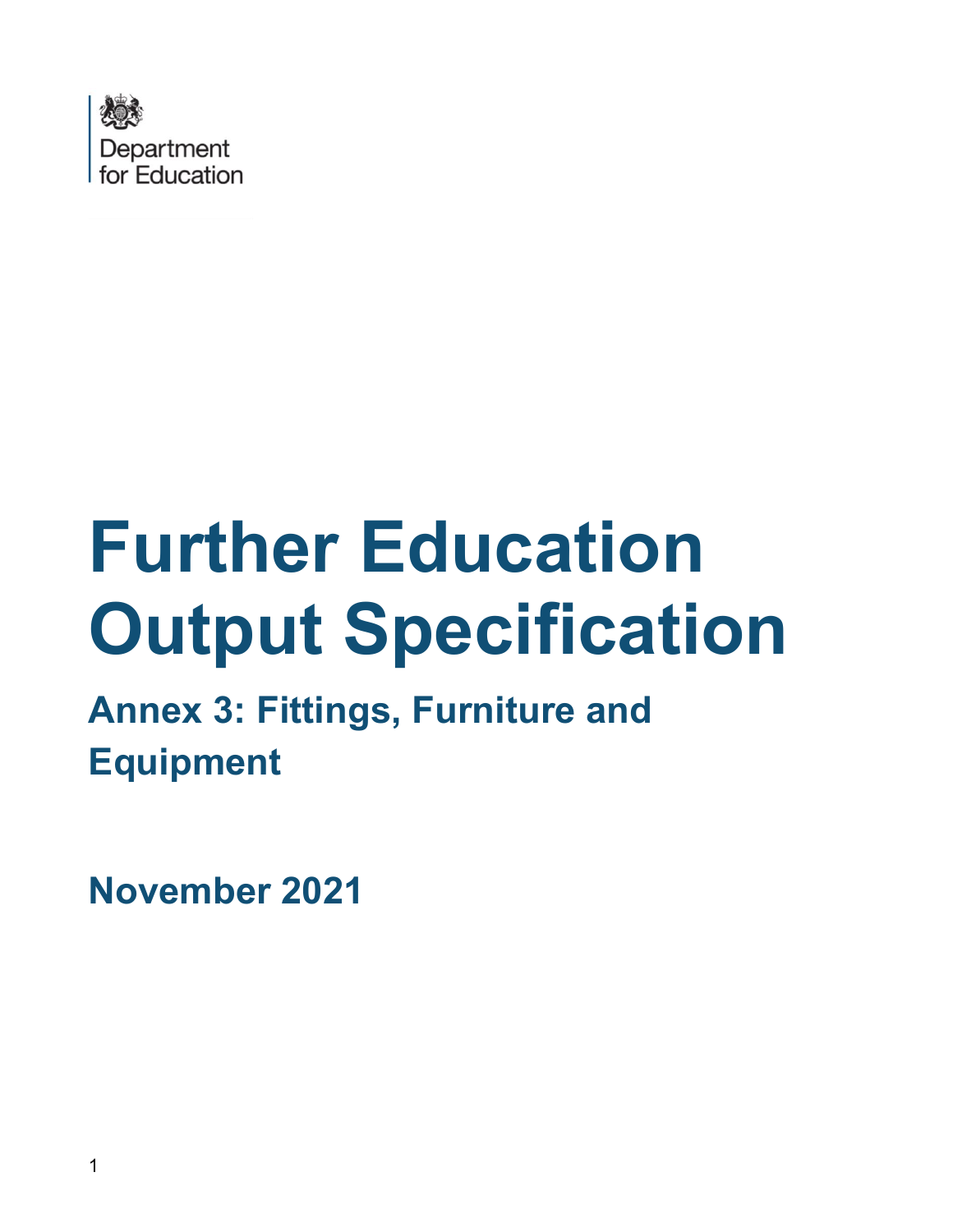### <span id="page-1-0"></span>**Document Control**

| <b>Revision</b> | <b>Status</b> | <b>Date</b> | <b>Author</b> | <b>Amendment</b> |
|-----------------|---------------|-------------|---------------|------------------|
| C01             | A             | 2021-11-09  | ARA / AWA     | First issue.     |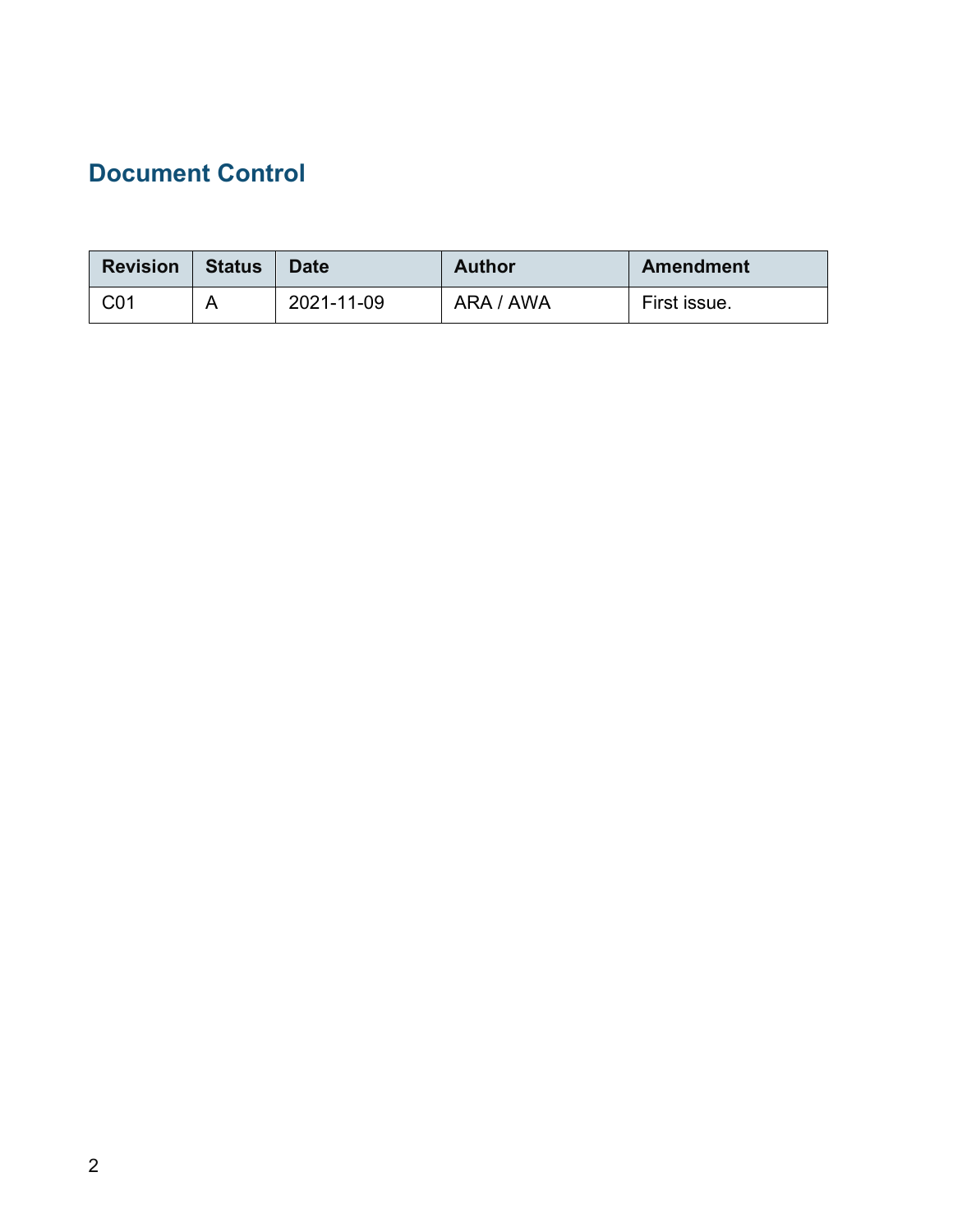## **Contents**

|                |     | <b>Document Control</b> |                                                      |                |
|----------------|-----|-------------------------|------------------------------------------------------|----------------|
| 1              |     | Introduction            |                                                      | $\overline{7}$ |
|                | 1.1 |                         | Overview                                             | $\overline{7}$ |
| $\overline{2}$ |     |                         | <b>General Requirements</b>                          | 8              |
|                | 2.1 |                         | <b>FF&amp;E Definitions</b>                          | 8              |
|                | 2.3 |                         | Refurbishment                                        | 9              |
| 3              |     |                         | The FF&E Process                                     | 10             |
|                | 3.1 |                         | Overview                                             | 10             |
|                | 3.2 |                         | Room Layouts                                         | 10             |
|                | 3.3 |                         | <b>Purchasing and Delivery</b>                       | 11             |
|                | 3.4 |                         | <b>FF&amp;E Decant Protocol</b>                      | 11             |
| 4              |     |                         | <b>Specialist Space FF&amp;E Layout Requirements</b> | 14             |
|                | 4.1 |                         | Overview                                             | 14             |
|                | 4.2 |                         | <b>Vocational workshops</b>                          | 14             |
|                | 4.3 |                         | <b>Commercial Catering Environment</b>               | 15             |
|                |     | 4.3.1                   | <b>Design Requirements</b>                           | 15             |
|                |     | 4.3.2                   | Planning                                             | 16             |
|                |     | 4.3.3                   | <b>Commercial Sub-Let Catering Environment</b>       | 17             |
|                | 4.4 |                         | <b>Science Environment</b>                           | 18             |
|                | 4.5 |                         | Classrooms and seminar spaces                        | 19             |
|                | 4.6 |                         | Locker areas                                         | 19             |
| 5              |     |                         | <b>Performance and Quality</b>                       | 21             |
|                | 5.1 |                         | <b>Ergonomic Requirements</b>                        | 21             |
|                | 5.2 |                         | Materials and construction                           | 21             |
|                |     | 5.2.1                   | <b>General Requirements</b>                          | 21             |
|                |     | 5.2.2                   | Metal                                                | 22             |
|                |     | 5.2.3                   | <b>Manufactured Board</b>                            | 22             |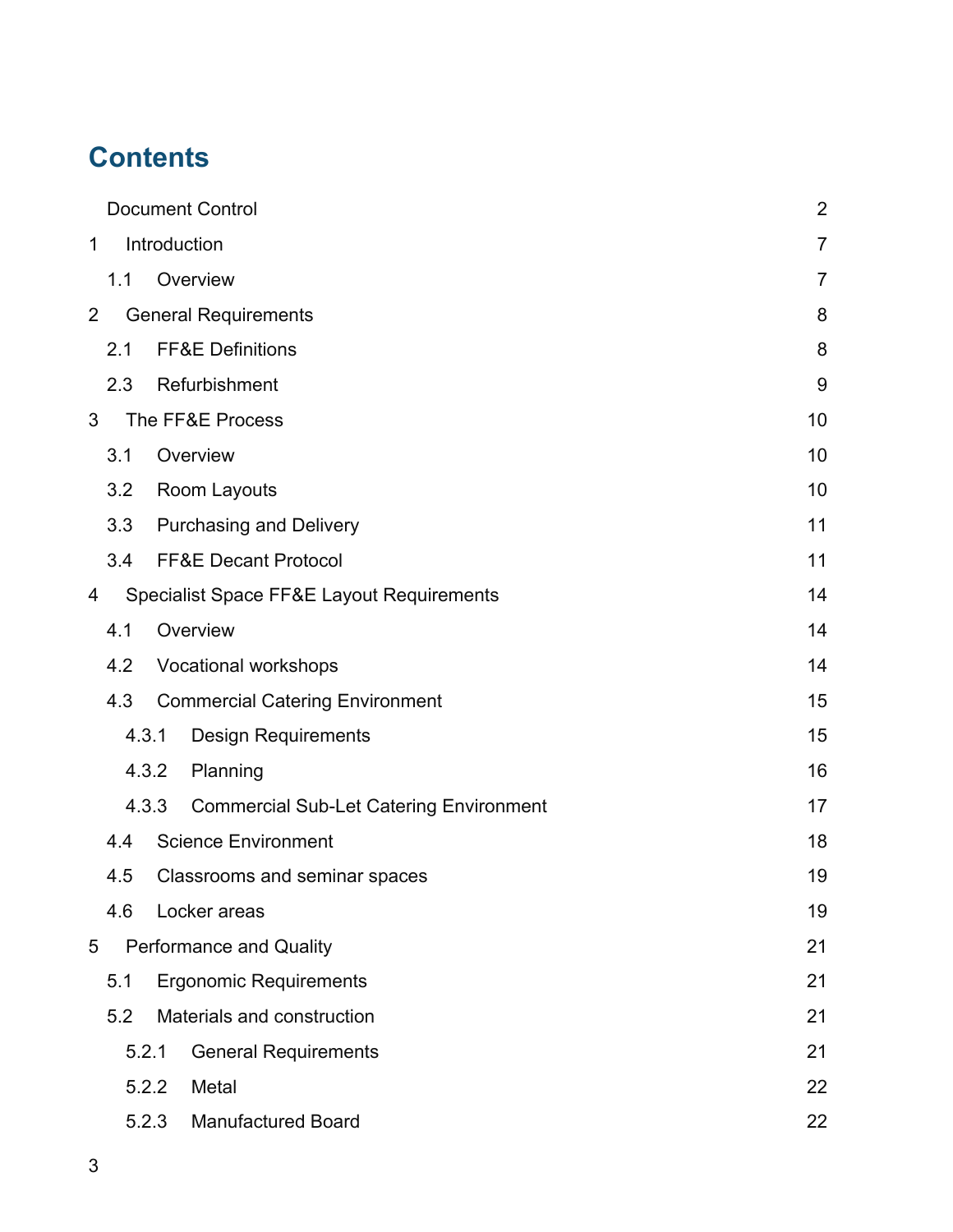|                |     | 5.2.4        | Timber                                                           | 22 |
|----------------|-----|--------------|------------------------------------------------------------------|----|
|                |     | 5.2.5        | Laminate and core material                                       | 23 |
|                |     | 5.2.6        | Upholstered materials                                            | 24 |
|                |     | 5.2.7        | <b>Blinds and Curtains</b>                                       | 24 |
|                |     | 5.2.8        | <b>Defibrillators</b>                                            | 24 |
| 6              |     |              | Minimum Requirements of Fittings, Fitted Furniture and Equipment | 25 |
|                | 6.1 |              | Overview                                                         | 25 |
| $\overline{7}$ |     |              | Group 1 FF&E - specific requirements for each space type         | 26 |
|                | 7.1 |              | Overview                                                         | 26 |
| 8              |     |              | <b>Demonstrating Compliance</b>                                  | 28 |
|                | 8.1 |              | Overview                                                         | 28 |
| 9              |     |              | <b>Reference Standards</b>                                       | 29 |
|                | 9.1 |              | Overview                                                         | 29 |
|                | 9.2 |              | <b>Chairs and Tables</b>                                         | 29 |
|                | 9.3 |              | <b>Upholstery</b>                                                | 29 |
|                | 9.4 |              | Storage                                                          | 30 |
|                | 9.5 | <b>Sinks</b> |                                                                  | 30 |
|                | 9.6 |              | Laboratories                                                     | 30 |
|                | 9.7 |              | Retractable bleacher seating                                     | 31 |
|                | 9.8 |              | <b>Curtains and blinds</b>                                       | 31 |
|                | 9.9 |              | Equipment                                                        | 31 |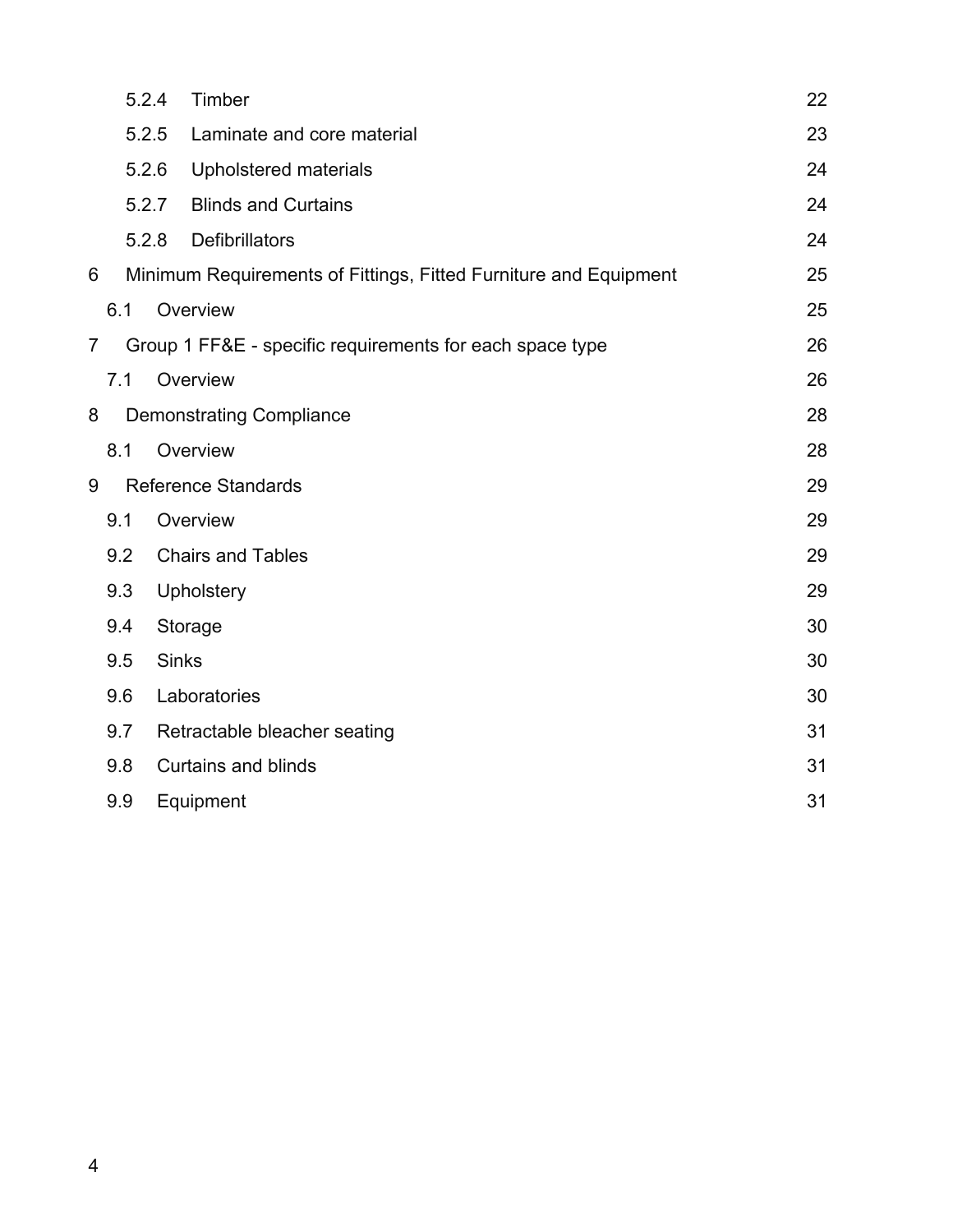## **Table of Figures**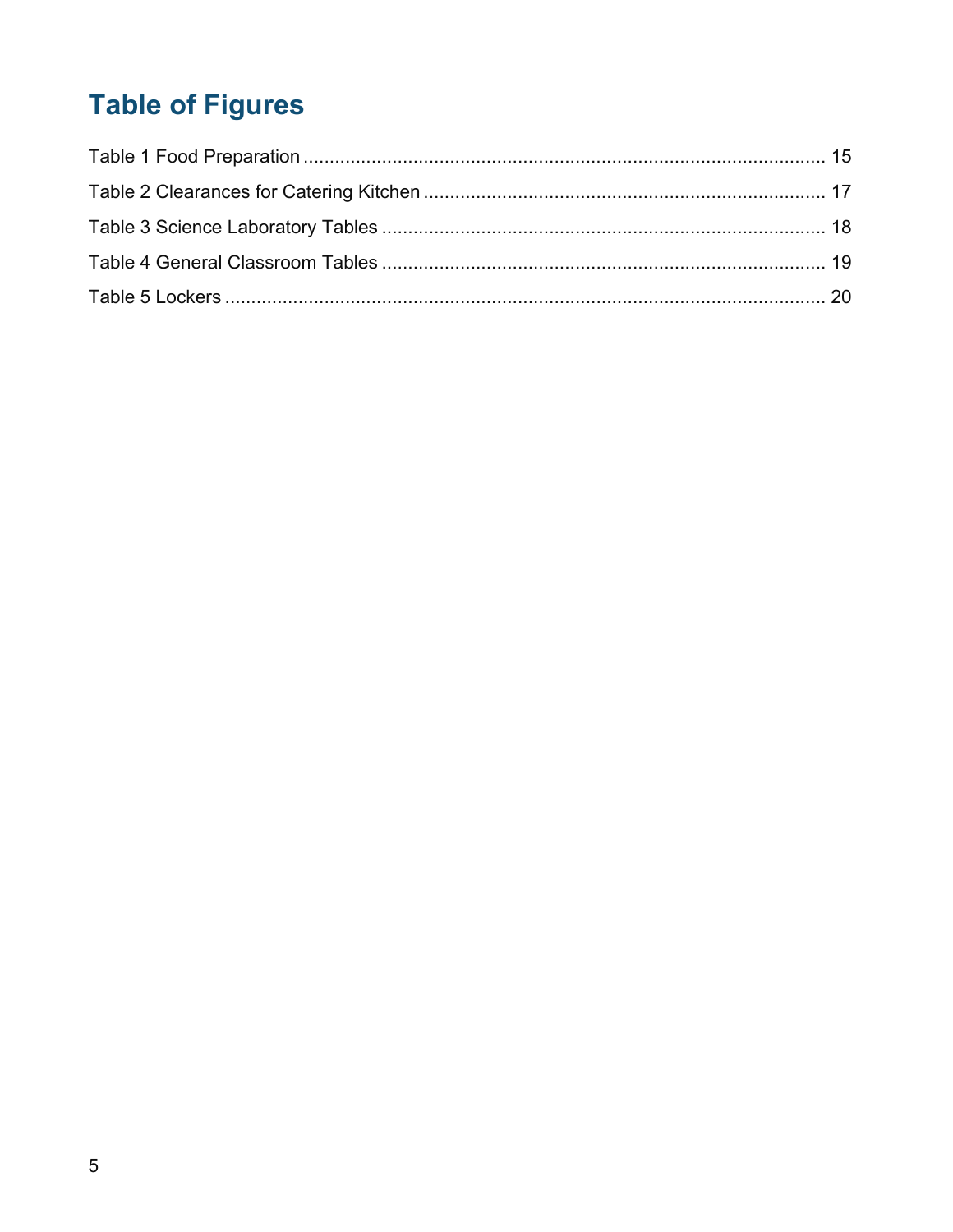### **Summary**

Technical Annex 3 provides the minimum requirements for fittings, furniture and equipment. It is to be read in conjunction with the Generic Design Brief (GDB) the College-specific Brief (CSB).

### **Review Date**

Review dates for this document shall be at 6-month intervals.

### **Who is this publication for?**

This document is for technical professionals involved in the design and construction of college premises, as part of the Employer's Requirements of the DfE Construction Frameworks (the DfE Construction Framework 2021 and the Offsite Schools Framework (incorporating Modular and MMC delivery) (MMC)). It may also be used as the basis of similar documentation for other procurement routes using the Further Education Output Specification.

### **Uniclass Codes**

This document captures Uniclass codes for the management of exchange of information. To access all codes and associated titles reference should be made to [Uniclass 2015 | NBS](https://www.thenbs.com/our-tools/uniclass-2015)  [\(thenbs.com\)](https://www.thenbs.com/our-tools/uniclass-2015)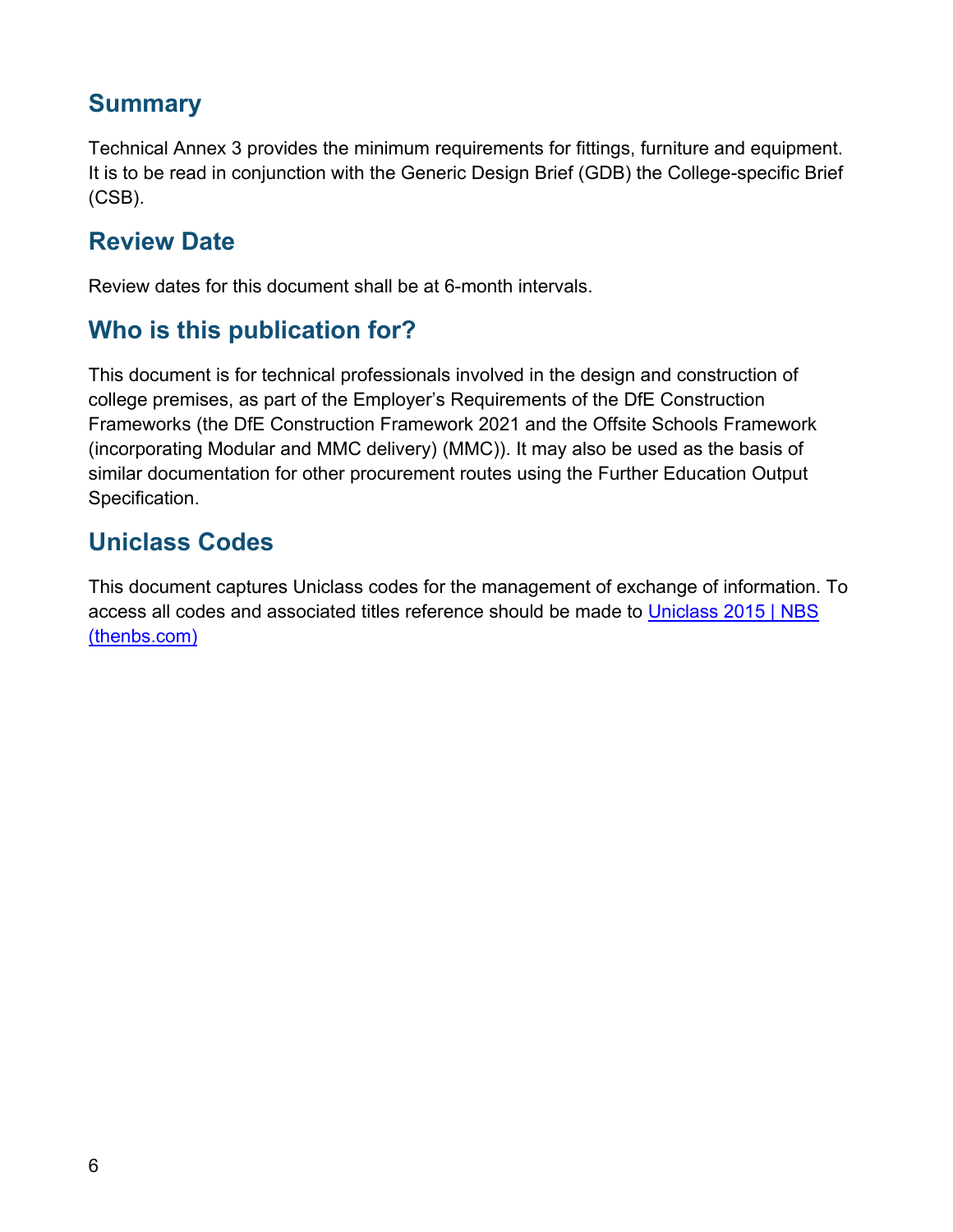### <span id="page-6-0"></span>**1 Introduction**

### <span id="page-6-1"></span>**1.1 Overview**

1.1.1 This document is one of the Further Education Output Specification (FE-OS) Technical Annexes that forms part of the Generic Design Brief (GDB). [PM\_10\_20]

1.1.2 The definitions listed in the GDB shall apply to this Technical Annex and all other parts of the FE-OS. [PM\_10\_20]

1.1.3 This document shall be read in conjunction with the GDB and all other Technical Annexes as well as the College-specific Brief (CSB), including the College-specific Annexes. [PM\_10\_20]

1.1.4 This document sets out the required technical standards and performance criteria for Fittings, Furniture and Equipment (FF&E). [PM\_10\_20]

1.1.5 The information exchange required at each stage of the design, build and completion process is detailed in the DFE's Exchange Information Requirements (EIR). [PM\_10\_20\_28]

1.1.6 The requirements in this Technical Annex shall apply to all parts of the works; New or Refurbished. [PM\_10\_20]

1.1.7 This document sets out the required minimum standards to ensure inclusivity and accessibility with fitted and loose furniture provisions. [PM\_10\_20]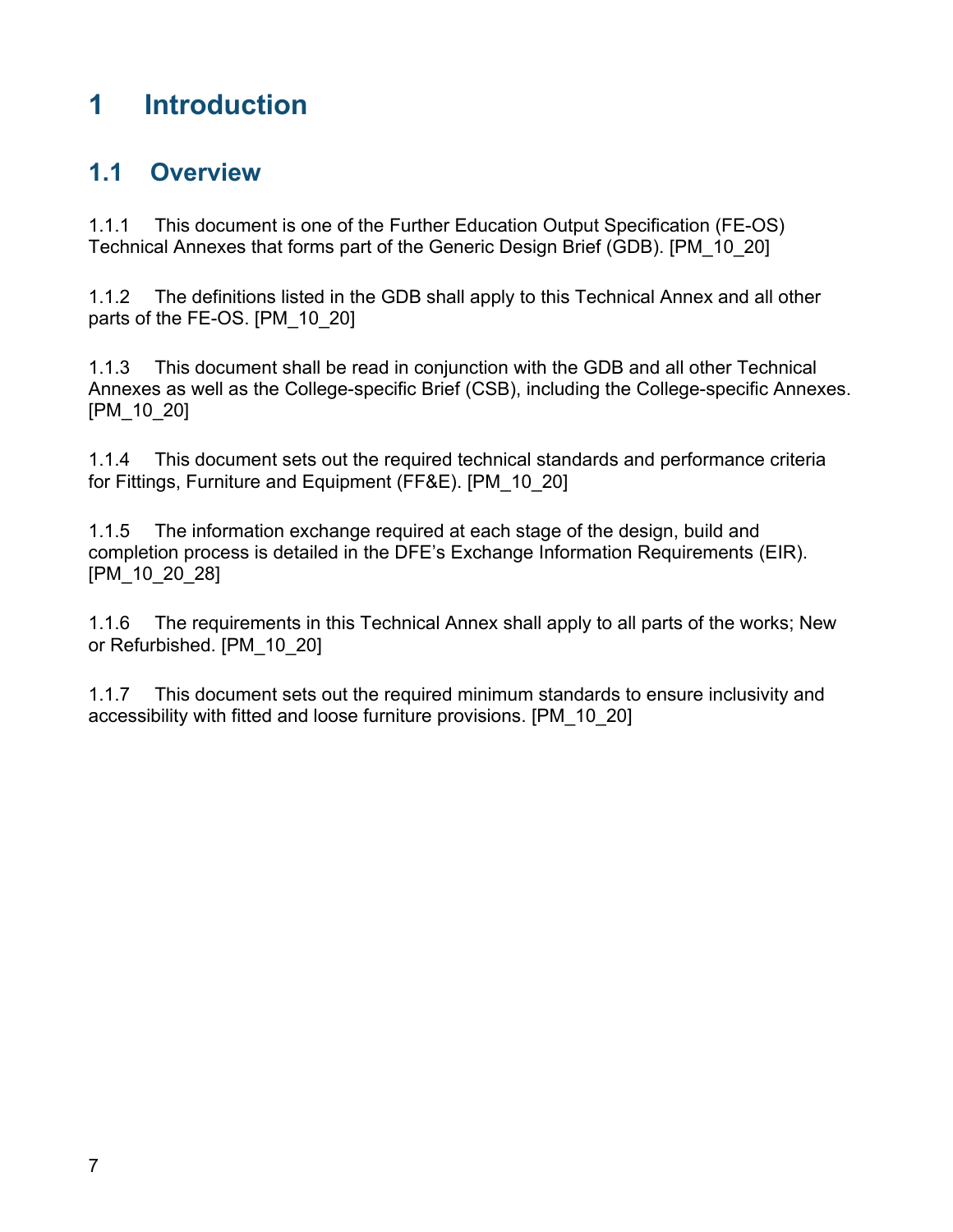### <span id="page-7-0"></span>**2 General Requirements**

### <span id="page-7-1"></span>**2.1 FF&E Definitions**

- 2.1.1 In this specification, FF&E comprises:
	- a) Fittings, including worktops, sinks etc. [EF\_40]
	- b) Fitted furniture, which is fitted to the fabric of the Building, including under-bench cupboards and noticeboards. [EF\_40]
	- c) Fixed furniture and equipment (F&E) which is fixed to a structure for stability or rigidly serviced, including tall library shelving units or workshop machinery. [EF\_40]
	- d) Loose F&E which is a moveable item, including a chair or table. [EF\_40]

2.1.2 FF&E does not include services such as electrical outlets, public address and alarm systems, passive ICT Infrastructure such as cabling, built-in air extraction systems, or sanitaryware including cubicle partitioning. [PM\_10]

2.1.3 FF&E that reflects a quality modern aesthetic and suited to the identified needs of the establishment shall be specified. [PM\_10\_20\_82]

### **2.2 Definition Groups and Responsibilities**

2.2.1 Each item of FF&E shall be in one of four groups, which identify the responsibility for procurement, fixing and placing:

- a) Group 1: FF&E, Fittings, Furniture and Equipment supplied new and fitted by the Contractor, including all fittings and fitted furniture. [EF\_40]
- b) Group 2: F&E, Furniture and Equipment as identified in Annex CS1 or the CSB, provided either by the Contractor (purchased new) or College/others (from Legacy or purchased new). When items are Legacy, it is the responsibility of the Contractor to ensure Group 2 items are working and safe prior to and after installation. The Contractor shall carry out an assessment of each working Legacy item to determine if it shall be re-used, upgraded or replaced with new. [EF\_40]
- c) Group 3: F&E, Furniture and Equipment, generally loose and provided either by the College/others (from Legacy or purchased new) or, where appropriate, the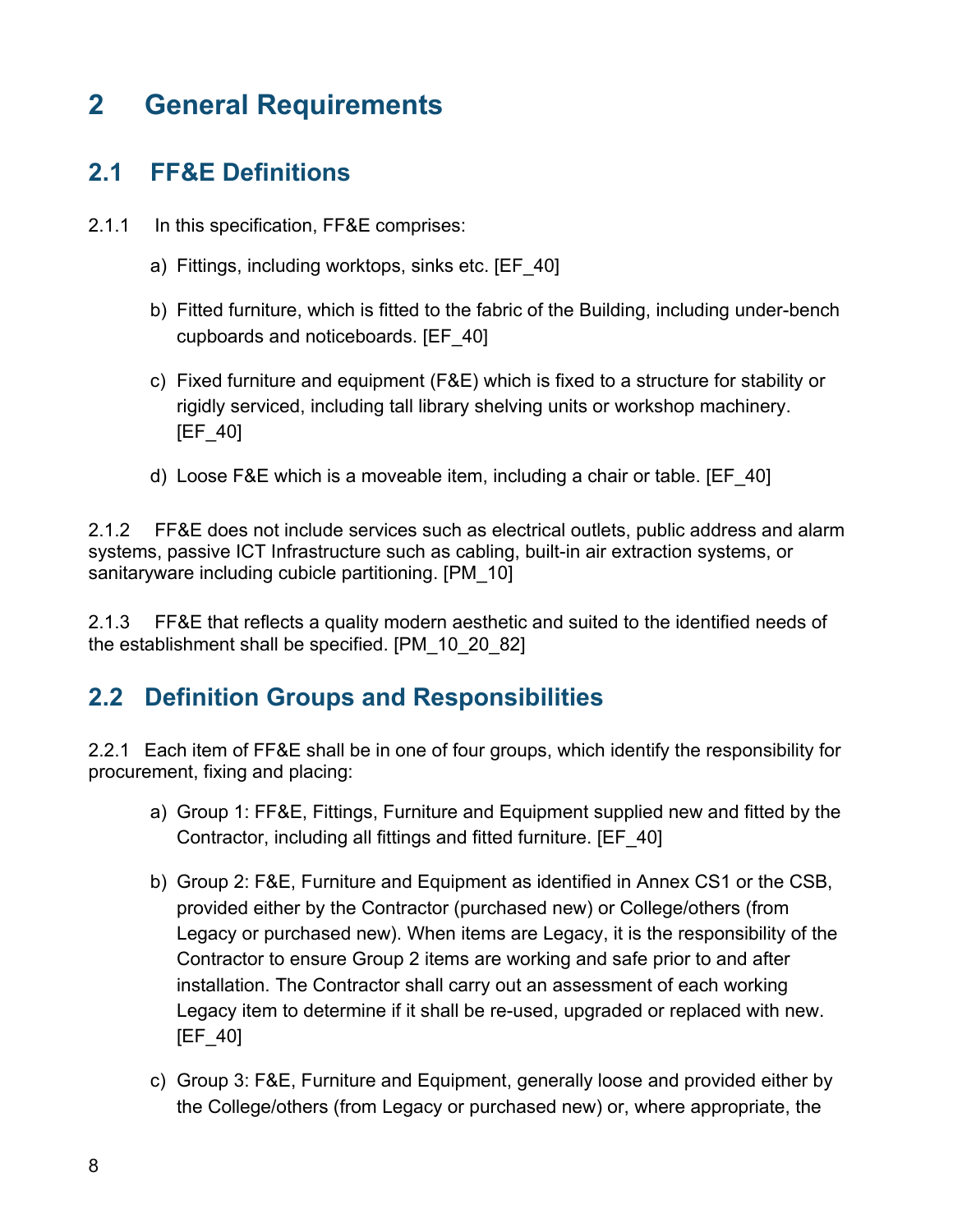Contractor (purchased new). Group 3 items shall be positioned by the Contractor. [EF\_40]

d) Group 4: Small items of loose equipment provided by the College/others which shall be boxed by the College/others and decanted by the Contractor. [EF\_40]

### <span id="page-8-0"></span>**2.3 Refurbishment**

2.3.1 As described in the GDB, any work required to Refurbished Buildings shall be as defined in the Refurbishment Scope of Works (RSoW). FF&E elements are captured, under the headings of architectural elements. [Ac\_10\_70\_70]

2.3.2 Unless specified otherwise in this Technical Annex, where a fitting or item of fitted furniture is required in the RSoW, under the headings of architectural elements, it shall be categorised as Renewed, Replaced, Repaired, Retained or have 'No Work':

- a) Renewed FF&E shall be designed to satisfy the relevant outputs of the GDB as well as this Technical Annex (and by the code in the ADS where relevant). [Ac 10 70 70]
- b) Replaced FF&E shall satisfy the relevant outputs of the GDB as well as this Technical Annex (and by the code in the ADS where relevant), as far as possible within the constraints of the location, the adjacent elements and the sub-structure. [Ac\_10\_70\_70]
- c) Repaired FF&E shall comply with the specifications in any project-specific drawing issued as part of the CSB, and the overall performance after repair shall be at least as good as that of the existing provision. [Ac\_10\_70\_70]
- d) Retained FF&E shall be left as existing, with minimal work required unless needed in order to complete other Works that form part of the Project, and the overall performance shall be no worse than the existing performance. [Ac\_10\_70\_70]
- e) Elements requiring 'No work' shall be left as existing. [Ac\_10\_70\_70]

2.3.3 In respect of Refurbished Works, the required level of compliance with this Technical Annex is set out in the RSoW. [PM\_10\_20\_90]

2.3.4 The requirements in this Technical Annex refer to all parts of the Works except any Building Elements or services that are designated Repaired, Retained or 'No Work' in the RSoW, or spaces designated 'Untouched' in Annex CS1. [PM\_10\_20\_90]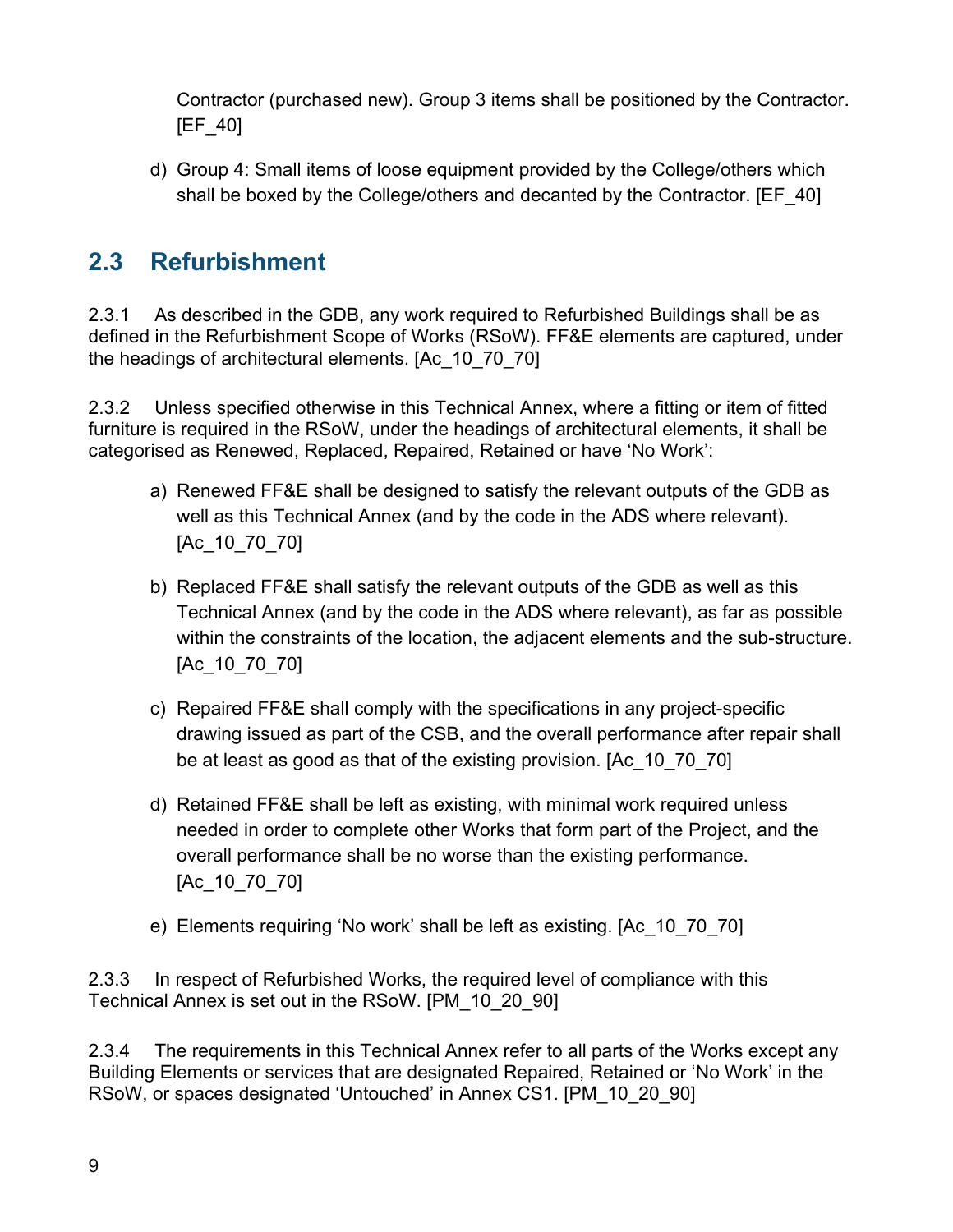### <span id="page-9-0"></span>**3 The FF&E Process**

### <span id="page-9-1"></span>**3.1 Overview**

3.1.1 This section sets out the process for the delivery of the FF&E proposed, including development of the room layouts, purchasing and delivery and the decant protocol where applicable. [PM\_10]

### <span id="page-9-2"></span>**3.2 Room Layouts**

3.2.1 The Contractor shall initially produce notional FF&E layouts of key shared spaces, as listed in the Schedule of Accommodation (SoA), showing the FF&E listed in the generic ADS, alongside coordinated elevations, views and FF&E schedules. These shall be developed into college-specific layouts for inclusion in the Contractor's Proposals. [PM\_10\_20\_82]

3.2.2 Where Legacy F&E is being provided by the College or others, the College assisted by the Technical Advisor, with the agreement of the Employer, shall list on a proforma (Annex CS3 and Annex CS4) all Legacy Group 2 and 3 items to be provided and where they are proposed to be placed. The survey templates can be found here: *[hyperlink to be inserted once uploaded onto gov.uk]* [PM\_10\_20\_90]

3.2.3 During the pre-contract design process, all Group 1 and Group 2 items shall be shown on layouts for every space identified in Annex CS1. These items shall be listed on the Contractor's College-specific ADS. [PM\_10\_20\_90]

3.2.4 If the FF&E is different from the generic items shown on the ADS a layout shall be provided detailing the adjustments, with the agreement of the Employer. [PM\_10\_80\_10]

3.2.5 When the proposed area or shape of a space significantly differs (e.g., in a Remodelled Area or Refurbished Building) from the dimensions and shape recommendations in the GDB and Annex CS1, the Contractor shall illustrate an example layout showing all FF&E in that space, including the loose FF&E items. [PM\_10\_80\_10]

3.2.6 Where the Contractor is fixing or installing Group 2 Legacy F&E, all FF&E layouts shall address the following points:

- a) Legacy FF&E (both internal and external) shall be located in accordance with the requirements in the CSB, the GDB as well as this Technical Annex. [EF\_40]
- b) Legacy FF&E shall be integrated with any new FF&E. [EF\_40]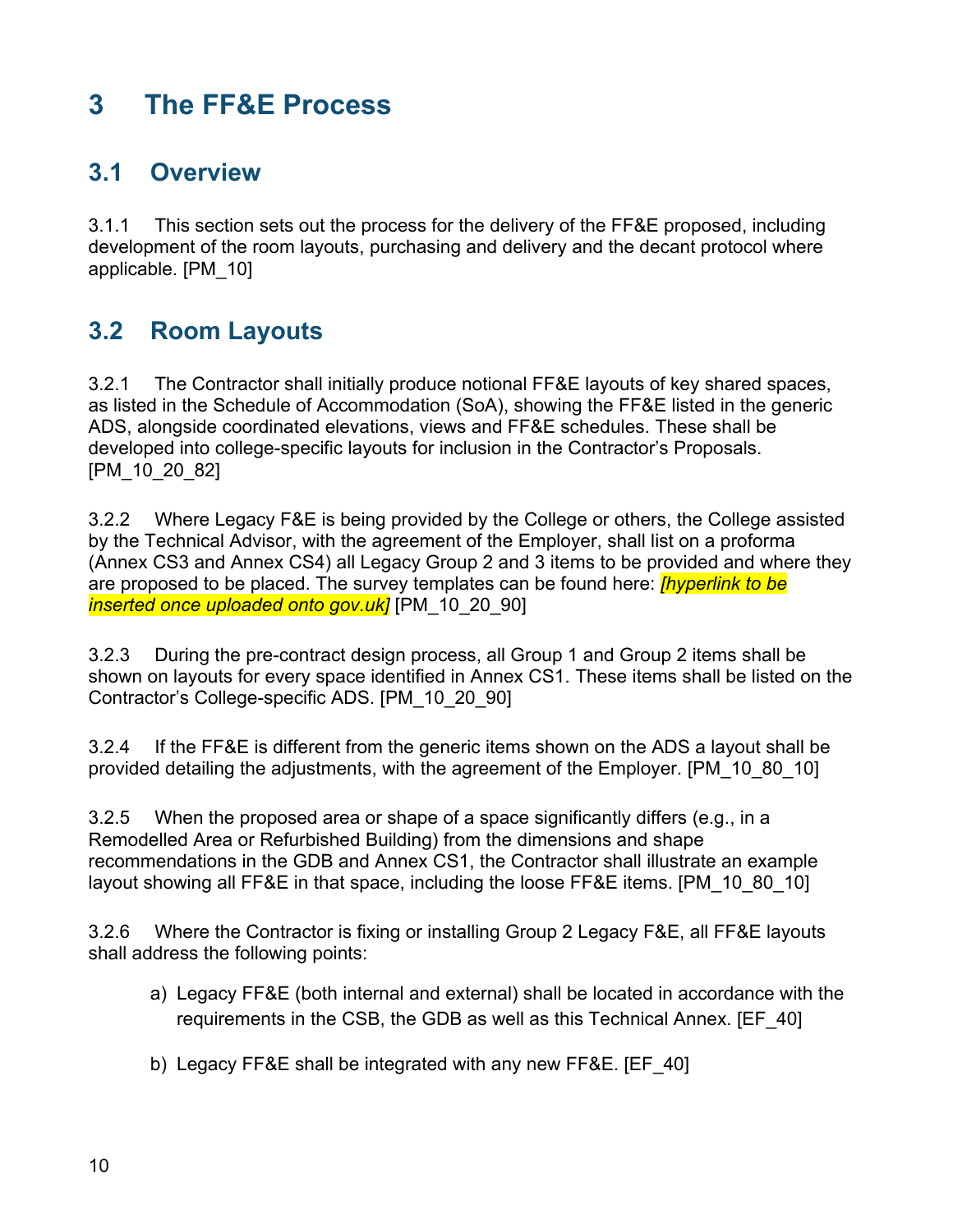c) Where Legacy FF&E is additional to that listed in the generic ADS or does not match the size and dimensions of the items listed in the generic ADS, a layout shall be provided detailing the adjustments, with the agreement of the Employer. [PM\_10\_80\_10]

3.2.7 Once agreed by the Employer, the list of Legacy items in Annex CS3 and CS4 schedules and the Group 1 items as defined in the DfE's EIR shall form the basis of the final Contractor's Proposal for FF&E. [PM\_10\_20\_90]

### <span id="page-10-0"></span>**3.3 Purchasing and Delivery**

- 3.3.1 The Contractor shall:
	- a) ensure the provision of Group 1 FF&E (and, where the Contractor is purchasing, other F&E) is in accordance with the required specifications as set out in this Technical Annex [PM\_10\_20\_82]
	- b) ensure that delivery of Group 1 FF&E (and, where the Contractor is purchasing, other F&E) is only installed once the Building is ready to receive it [PM\_10\_20\_82]
	- c) ensure responsibility for Group 1 FF&E (and, where the Contractor is purchasing, other F&E) coordination on site, including timescales for delivery and programme. Responsibilities and eventualities are to be defined and agreed [PM\_10\_20\_82]
	- d) agree with the Employer the delivery location for new Group 3 F&E. The space(s) should enable the assembly of flat packed items. Areas to be defined prior to delivery [PM\_10\_20\_82]
	- e) liaise with the Employer to ensure Legacy items are securely stored unless the College has agreed to take responsibility for the serviceability and temporary storage of any item, as specified in the CSB [PM\_10\_20\_82]
	- f) be responsible for managing the programming and delivery of any additional items of Group 2 or 3 F&E to meet the project delivery programme. [PM\_10\_20\_82]

### <span id="page-10-1"></span>**3.4 FF&E Decant Protocol**

3.4.1 General decant requirements are set out in the Decant Protocol, with a section on the Relocation of Legacy Furniture and Specialist Equipment. An overview of FF&E requirements is given below: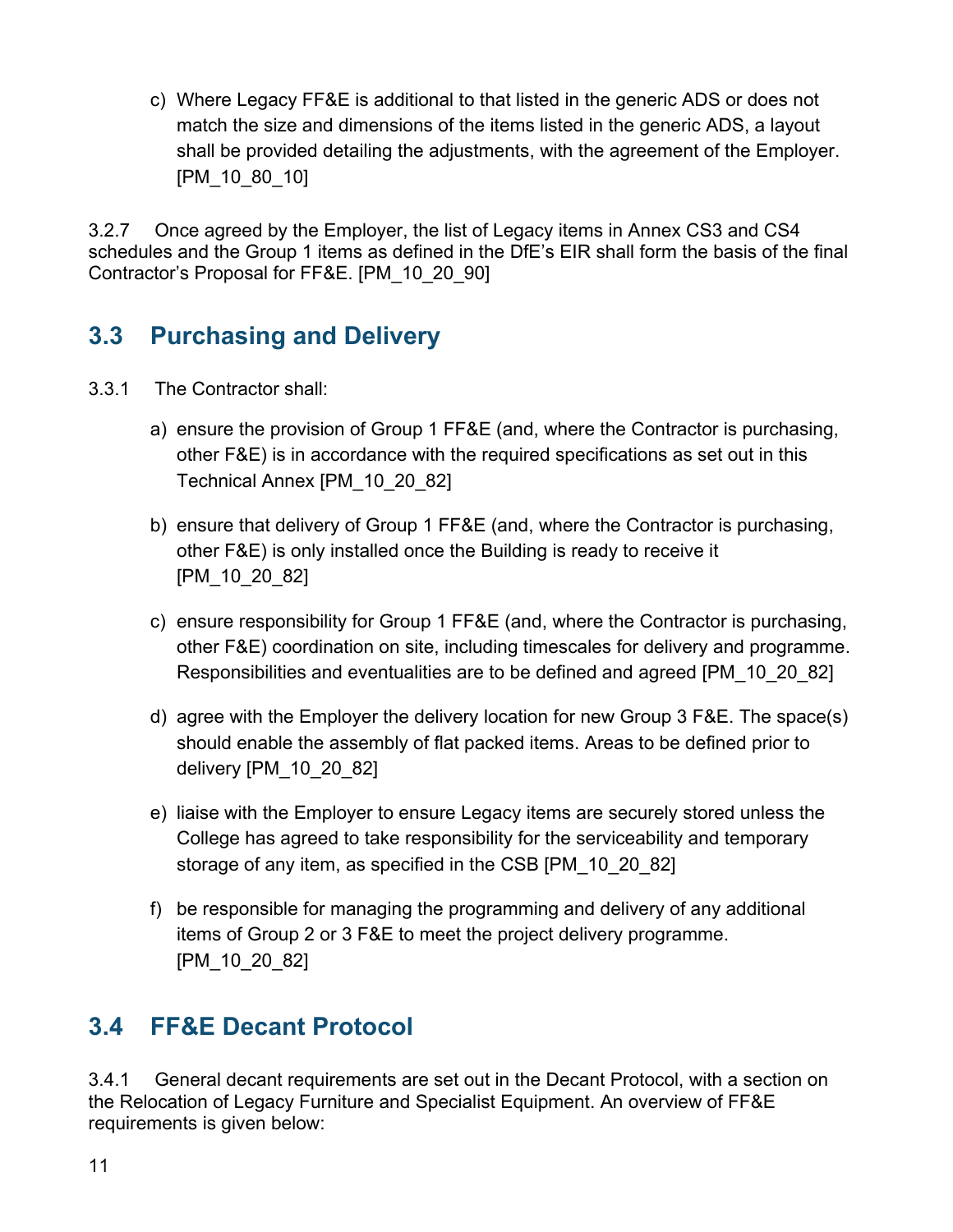- a) The Contractor shall develop, and agree with the Employer, a decant process and programme. [PM\_60\_20\_26]
- b) The programme shall take into account any health and safety management plan applicable to the College and any requirements set out in the CSB. [PM\_80\_60\_50]
- c) The Contractor shall develop and agree with the Employer, a detailed Decant Programme that considers the coordination of FF&E, ICT and M&E provision. [PM\_60\_20\_24]
- d) The Decant Programme shall be agreed by the Employer at least six months prior to decant when the layout position of all FF&E is determined. [PM\_60\_20\_24]
- e) The Contractor shall nominate a named decant manager who shall actively manage the process and liaise with the Employer. [PM 60\_20\_26]
- f) The Decant Programme shall describe the Contractor's timings of deliveries up to and around Handover to allow coordination of on-site trades, FF&E installations, ICT networking, ICT equipment installation and testing. [PM\_60\_20\_24]
- g) The Contractor shall schedule sufficient time to assess the College's resource materials to be moved, and to carry out any necessary risk assessments involved with the removal of specialist items e.g., chemicals in the science department. Contractor shall accept responsibility for safe and legal disposal of any items requiring disposal, including obtaining appropriate certification from relevant authorities [PM\_60\_30\_22]
- h) Boxes and crates shall be delivered to the College, in line with the Decant Programme, over an agreed number of weeks (to be defined and agreed in early project planning), prior to the move with particular consideration given to Group 4 items. [PM\_60\_20\_26]
- i) A collection point for crates or boxes shall be agreed with the College, and the Contractor shall confirm how long crates can be kept following the move and the contra charges incurred after that time. [PM\_60\_20\_26]
- j) Once packed, arrangements shall be made for the packed boxes/crates to be stored and labelled. [PM\_60\_20\_26]
- k) The Contractor shall agree with the Employer and College whether some packed boxes/crates could be moved across to the new accommodation in advance of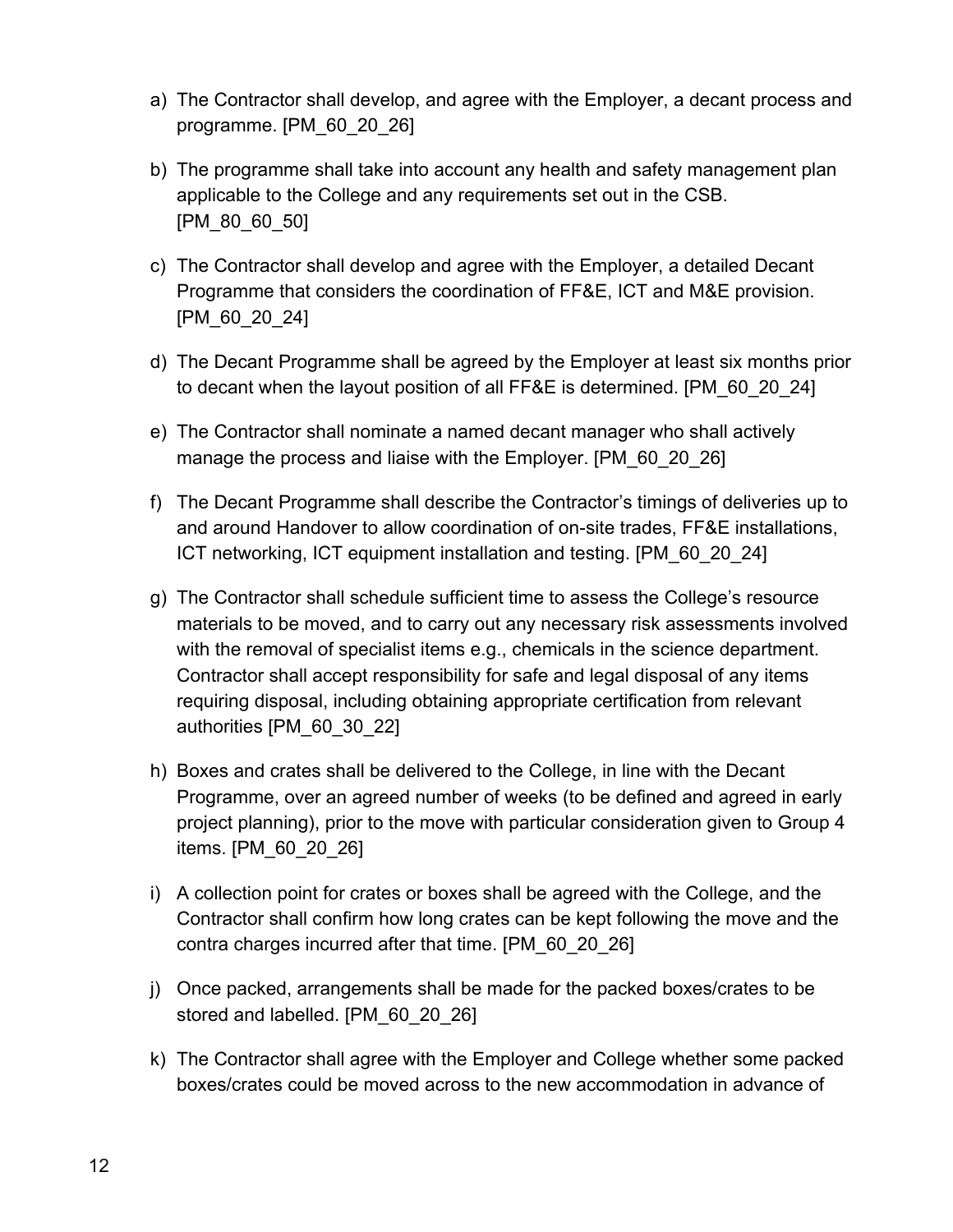the move date and placed in the correct rooms, thus reducing the pressure on the move period. [PM\_60\_20\_26]

- l) The Contractor shall ensure that networking and power services are integrated closely with FF&E at decant and the timing of availability needs to concur with system testing at handover. [PM\_60\_20\_26]
- m) It should be possible for IT equipment to be placed on the relevant furniture before system testing. [PM\_60\_20\_26]

3.4.2 The expectations being placed on the College by the Contractor shall be explicitly set out in the Decant Protocol and Decant Programme. [PM 60\_20\_26]

3.4.3 If additional days of closure of the College is required or input required by the College over holiday periods, this shall be pre-agreed with the Employer and College. [PM\_60\_20\_26]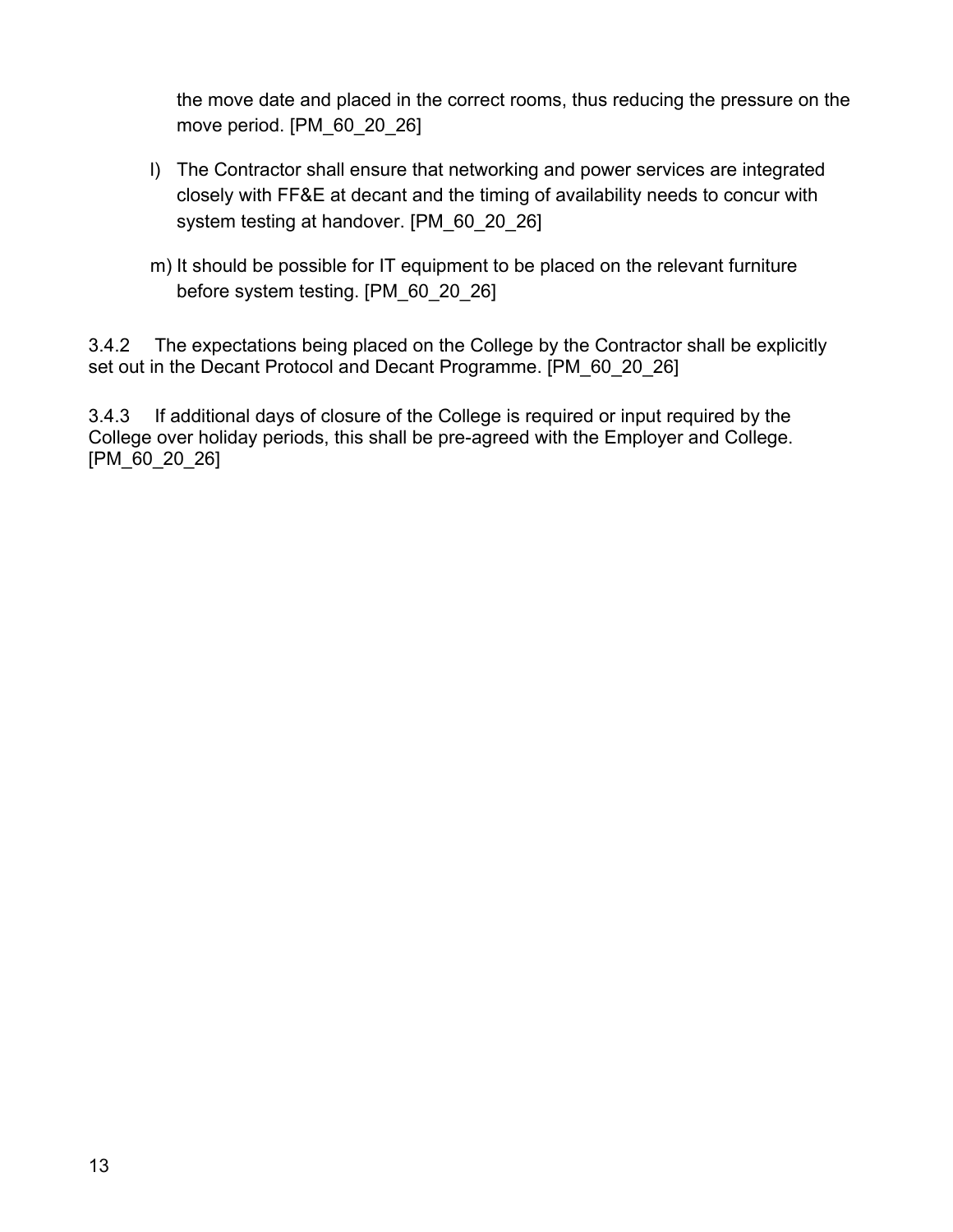### <span id="page-13-0"></span>**4 Specialist Space FF&E Layout Requirements**

#### <span id="page-13-1"></span>**4.1 Overview**

4.1.1 All layout requirements listed in the GDB, the CSB as well as this Technical Annex shall be submitted for approval. [PM\_10\_20\_90]

4.1.2 Annex CS3 and Annex CS4 shall be referred to when identifying FF&E which needs to be positioned and/or installed. [PM\_10\_20\_90]

4.1.3 A definition of the spaces outlined below are given in Technical Annex 1A and Technical Annex 1B. [PM\_10\_20\_90]

### <span id="page-13-2"></span>**4.2 Vocational workshops**

4.2.1 Space around any machinery shall allow safe use of the machine and prevent the operator from being accidentally pushed into by passers-by. [PM\_10\_80\_85]

4.2.2 Contractors shall be aware of space allocations in line with manufacturer's recommendations around all machine equipment. [PM\_10\_80\_85]

4.2.3 Consultation by a specialist should be undertaken to ensure safe space allocations are provided to each machine. [PM\_10\_80\_85]

4.2.4 When planning workshop spaces consideration shall be given to Legacy and any new Equipment to be installed and the impact on the space size, including ergonomic and H&S impacts with regard to ease and safety of movement throughout the space for all users. [PM\_10\_80\_85]

4.2.5 All clearance spaces are to be set out line with manufacturer's recommendations. [PM\_10\_80\_85]

4.2.6 In catering environments, space between items of furniture and equipment shall enable students and staff (including those in wheelchairs) to move around safely, particularly during practical sessions. [PM\_10\_80\_85]

4.2.7 Table 1 shows recommended safe working area ranges around a sample range of equipment in food-preparation areas. [PM\_10\_80\_85]

4.2.8 Where cookers and worktop run back-to-back (e.g., in a peninsular arrangement), a 250mm overlap is allowable, resulting in a total clearance of 1750mm (1000mm+1000mm-250mm). [PM\_10\_80\_85]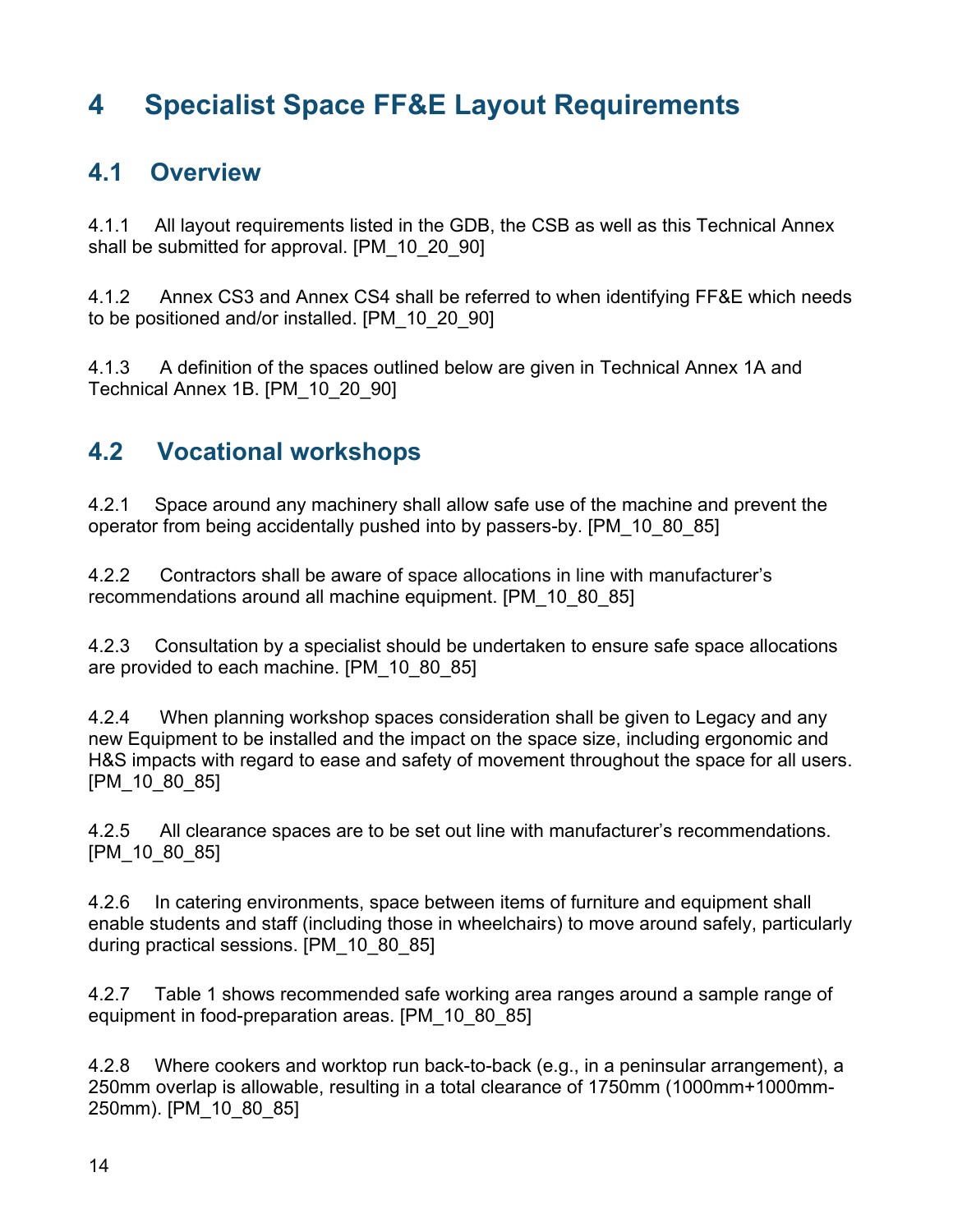4.2.9 It is assumed that the cooker and sink are set in a continuous work surface, and dual height surfaces or height adjustable surfaces are provided in all instances. Alternative arrangements to this must be approved by the Employer. [PM\_10\_20\_82]

| <b>Food preparation area</b>                   | <b>Clear dimension (mm)</b> |
|------------------------------------------------|-----------------------------|
| Space required in front of cooker              | 1200                        |
| Space between sink and cooker                  | 750-1000                    |
| Space between 2 cookers                        | 750-1050                    |
| Space between cooker and wall                  | 450-750                     |
| Space between cooker and end of worktop<br>run | 600-750                     |

**Table 1 Food Preparation**

### <span id="page-14-2"></span><span id="page-14-0"></span>**4.3 Commercial Catering Environment**

#### <span id="page-14-1"></span>**4.3.1 Design Requirements**

4.3.1.1 The size of the kitchen and the ancillary spaces (as given in Annex CS1) depends on the number and types of meals cooked (as detailed in the CSB). [PM\_10]

4.3.1.2 The kitchen layout shall provide clearly identified zones of activity, which include:

- a) 'dry' storage for raw materials [SL\_90\_50\_29]
- b) 'cold' storage [SL\_90\_50\_15]
- c) storage for frozen products [Pr\_40\_70\_31\_31]
- d) food preparation space [SL\_35\_60\_30]
- e) storage for equipment, utensils, crockery and cutlery [Pr\_40\_30\_87]
- f) efficient circulation space for staff to work in (see Table 1) [PM\_10\_80\_85]
- g) an area for checking in stock for receiving and unpacking of goods [PM\_10\_80\_85]
- h) space for waste and recyclable materials [SL\_50\_35\_60]
- i) separate storage for cleaning equipment and chemicals [SL\_30\_60]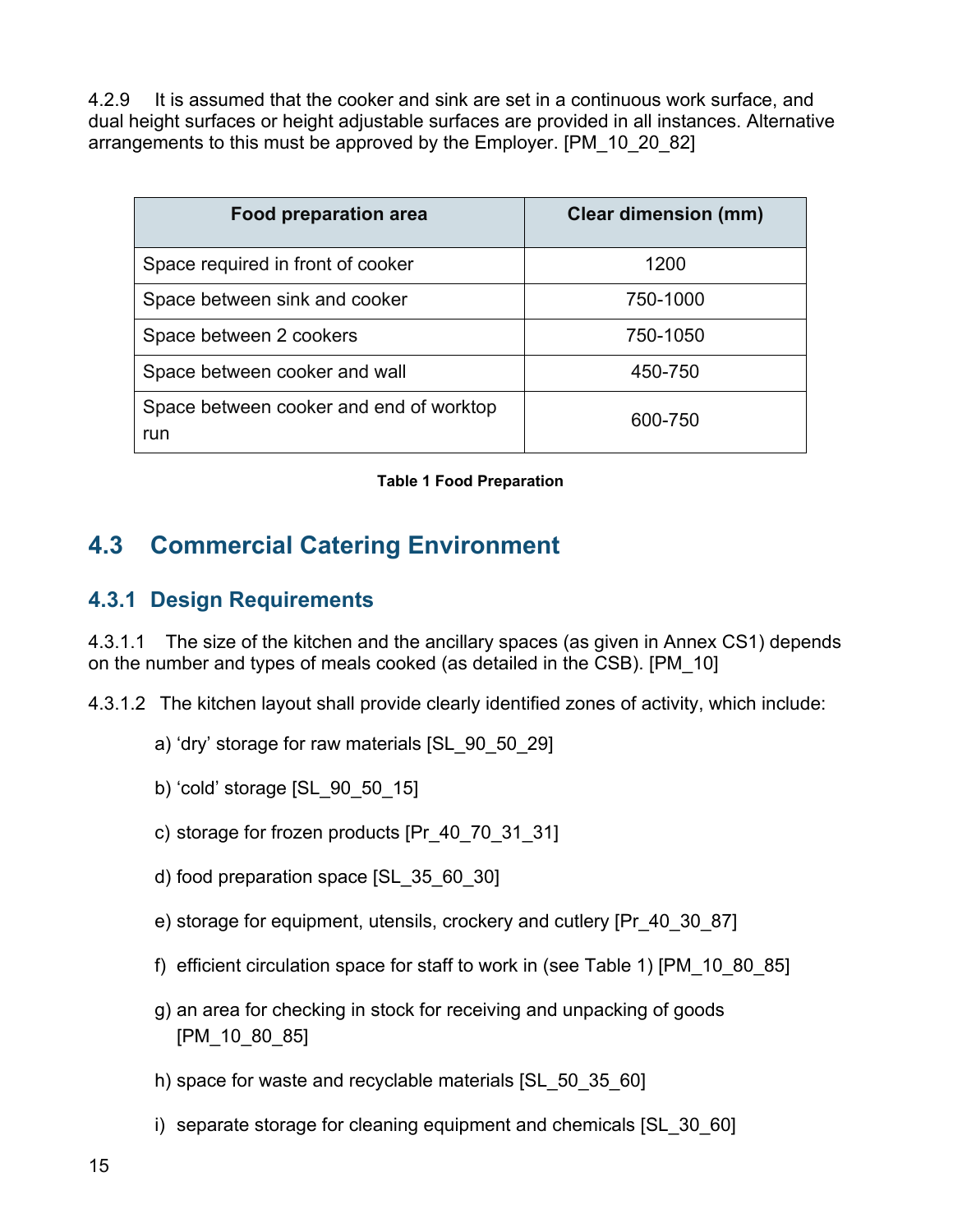- j) a WC and changing area with storage for clothing and personal belongings of staff [SL\_35\_80\_89]
- k) a designated space for administrative work in colleges with 210 students or more. [SL\_20\_15\_59]

#### <span id="page-15-0"></span>**4.3.2 Planning**

4.3.2.1 Kitchens shall allow a continuous progression of activities from delivery of goods through to preparation, serving of food through to washing up with no crossover to avoid contamination. [SL\_35\_60\_14]

4.3.2.2 The kitchen shall meet the following requirements:

- a) an office, where appropriate, shall be sited close to the loading area but within the preparation area to provide sight of all the activities [PM\_10\_80\_85]
- b) stores shall be located close to the delivery and unloading area [PM\_10\_80\_85]
- c) separate storage for edible foodstuffs (i.e., fish to be kept separate from meat, dairy products to be kept separate from vegetables etc) to prevent cross contamination [PM\_10\_80\_85]
- d) dry food store is in a cool area away from a boiler room, plant space or kitchen appliances where there may be heat transfer through the walls and pipes [PM 10\_80\_85]
- e) vegetable preparation area shall be near the delivery point, allowing only clean, prepared vegetables to enter the main preparation kitchen [PM\_10\_80\_85]
- f) work surface allocation shall allow for the preparation of different food types in designated areas (e.g., to prepare for special diets) [PM\_10\_80\_85]
- g) there shall be no acute corners or areas inaccessible to cleaners or cleaning machines [PM\_80\_10\_50]
- h) all equipment shall be easily moveable for cleaning [PM\_80\_10\_50]
- i) equipment, where appropriate, to be on lockable castors. Where gas supplies exist, hoses shall not inhibit equipment to be moved for easy cleaning and servicing [PM\_10\_20\_82]
- j) wash-hand basins (not set in worktops) shall be placed at all entrances to the kitchen with soap dispensers, paper towel dispensers and covered waste bins (for paper towels) [PM\_10\_80\_85]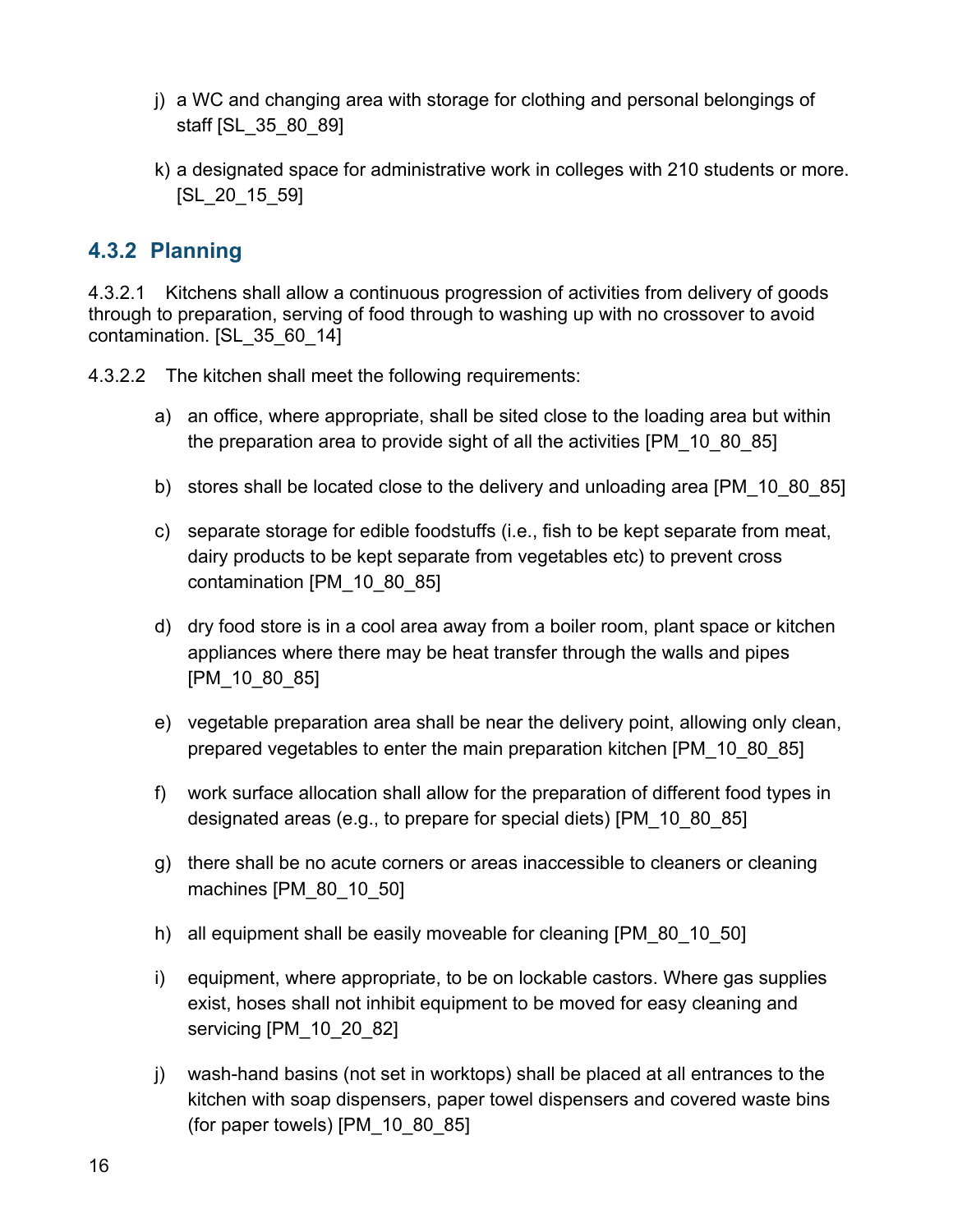- k) the main cooking equipment shall be located, wherever possible, in an island with sufficient worktop space adjacent to allow 'put-down' space [PM\_10\_80\_85]
- l) processes such as frying etc. shall be grouped together, preferably in a central cooking suite rather than against a wall [PM\_10\_80\_85]
- m) disposal of waste food and washing dirty crockery shall be allocated space near the entrance to the dining room [PM\_10\_80\_85]
- n) direct access to the external waste food storage/treatment area (to prevent cross contamination) shall be provided from the kitchen [PM\_10\_80\_85]
- o) direct access from the dining area to the crockery wash area in the kitchen without passing through the servery area [PM\_10\_80\_85]
- p) the crockery wash area shall have a space for loaded trolleys. [PM\_10\_80\_85]

4.3.2.3 There shall be distances between catering equipment to allow staff to work safely and effectively. [PM\_10\_80\_85]

4.3.2.4 Table 2 shows recommended safe working area/area ranges in commercial kitchens.

| <b>Clearances</b>                                                       | <b>Clear Dimension (mm)</b> |
|-------------------------------------------------------------------------|-----------------------------|
| Clearance in front of storage units and alongside<br>circulation routes | 1200                        |
| Front of cooking equipment to wall or door                              | 1200                        |
| Front of servery units to wall/obstruction behind                       | 1200                        |
| Between cooking equipment (facing each other)                           | 1800-2000                   |

#### **Table 2 Clearances for Catering Kitchen**

<span id="page-16-1"></span>4.3.2.5 High efficiency kitchen equipment shall be used to achieve the good practice benchmarks for energy usage for colleges given in CIBSE TM50 'Energy Efficiency in Commercial Kitchens', 2009. [PM\_10\_20\_90]

#### <span id="page-16-0"></span>**4.3.3 Commercial Sub-Let Catering Environment**

4.3.3.1 There shall be areas provided for commercial subletting of food offerings. [PM\_10\_20\_82]

4.3.3.2 A 'shell & core' should be provided with 2<sup>nd</sup> fix services in place. [PM\_10\_20\_82]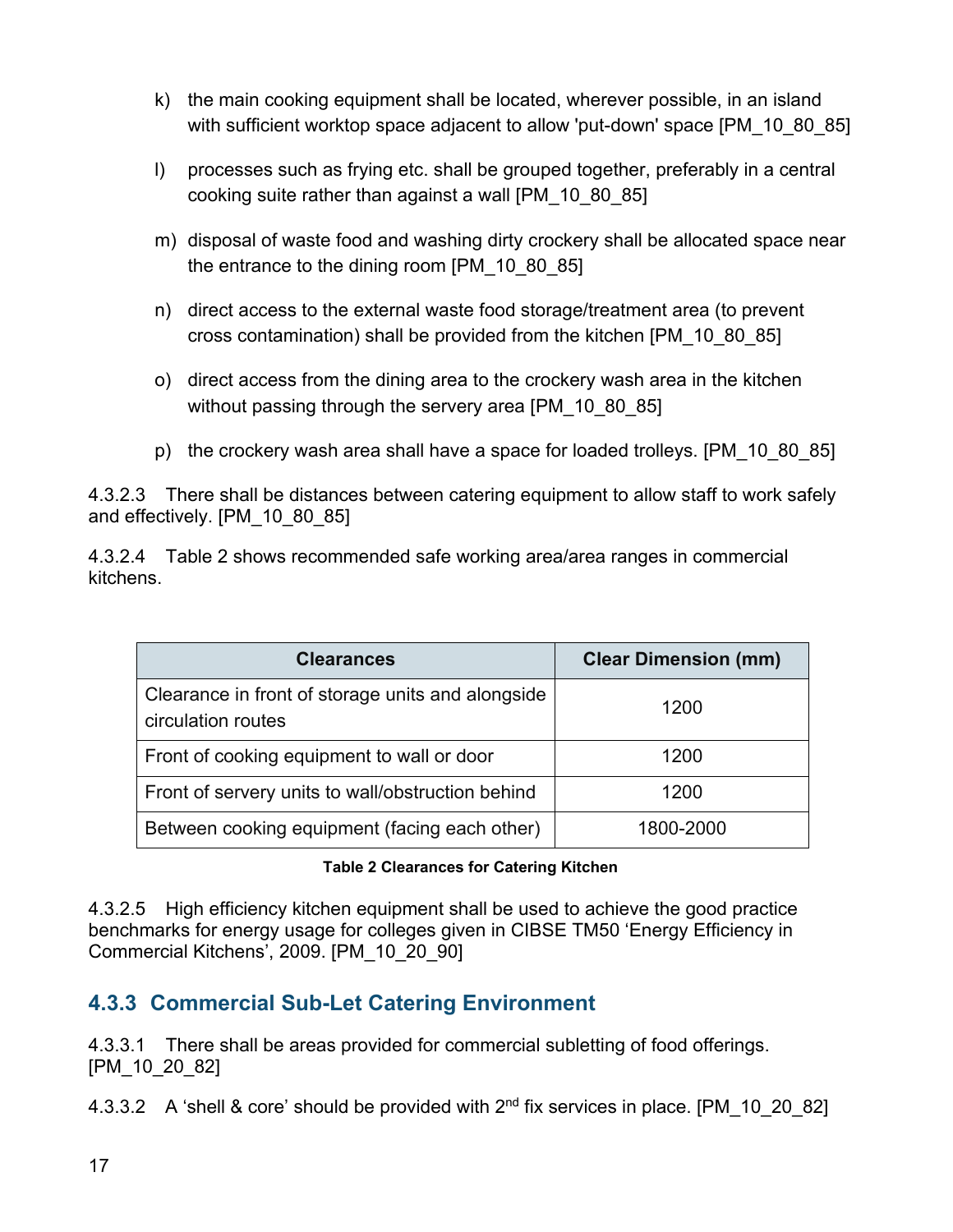4.3.3.3 The vendor shall provide setting out drawings for approval by the College before any construction works take place. [PM\_10\_20\_82]

4.3.3.4 All catering provision designs must be in line with sections 4.3.1 & 4.3.2 of this Technical Annex. [PM\_10\_20\_90]

4.3.3.5 Any required deviations from these sections must be prior approved by the Employer before reasonable derogations are permitted. [PM\_10\_20\_82]

### <span id="page-17-0"></span>**4.4 Science Environment**

4.4.1 Space between items of furniture and equipment in laboratories shall enable students and staff (including those in wheelchairs) to move around safely, particularly during practical sessions. [PM\_10\_80\_85]

4.4.2 Table 3 shows recommended safe working area ranges around a sample range of laboratory furniture and is based on the requirements of BS EN 14056: 2003: 'Laboratory furniture. Recommendations for design and installation' with additional dimensions given for space around doors etc. [PM\_10\_80\_85]

4.4.3 The fume cupboard shall be positioned away from the fire exit or main circulation routes with clear access for groups of students during demonstrations. [PM\_35\_50]

4.4.4 Fume cupboards shall be located away from benches, windows, walls and doors, to prevent affecting performance. [PM\_10\_20\_82]

4.4.5 Any subject specific areas and equipment to be designed in consultation with specialist [PM 10\_20\_82]

| <b>Science laboratory tables</b>                     | <b>Clear Dimension (mm)</b> |
|------------------------------------------------------|-----------------------------|
| Tables back to back <sup>1</sup>                     | 1400-1650 1800-2000         |
| Tables side to side (circulation route) <sup>1</sup> | 900-1050                    |
| Back of table to front to table <sup>1</sup>         | 900-1200                    |
| Back of table to wall or outer edge of door          | 850-1050                    |
| Back of tables to side of table <sup>1</sup>         | 1050-1400                   |
| Back of fume cupboard to wall (when in use)          | 1400                        |
| Side of fume cupboard to wall, column etc.           | 300                         |

#### **Table 3 Science Laboratory Tables**

<span id="page-17-1"></span> $1$  Use upper limit where there is a run of more than 2 tables.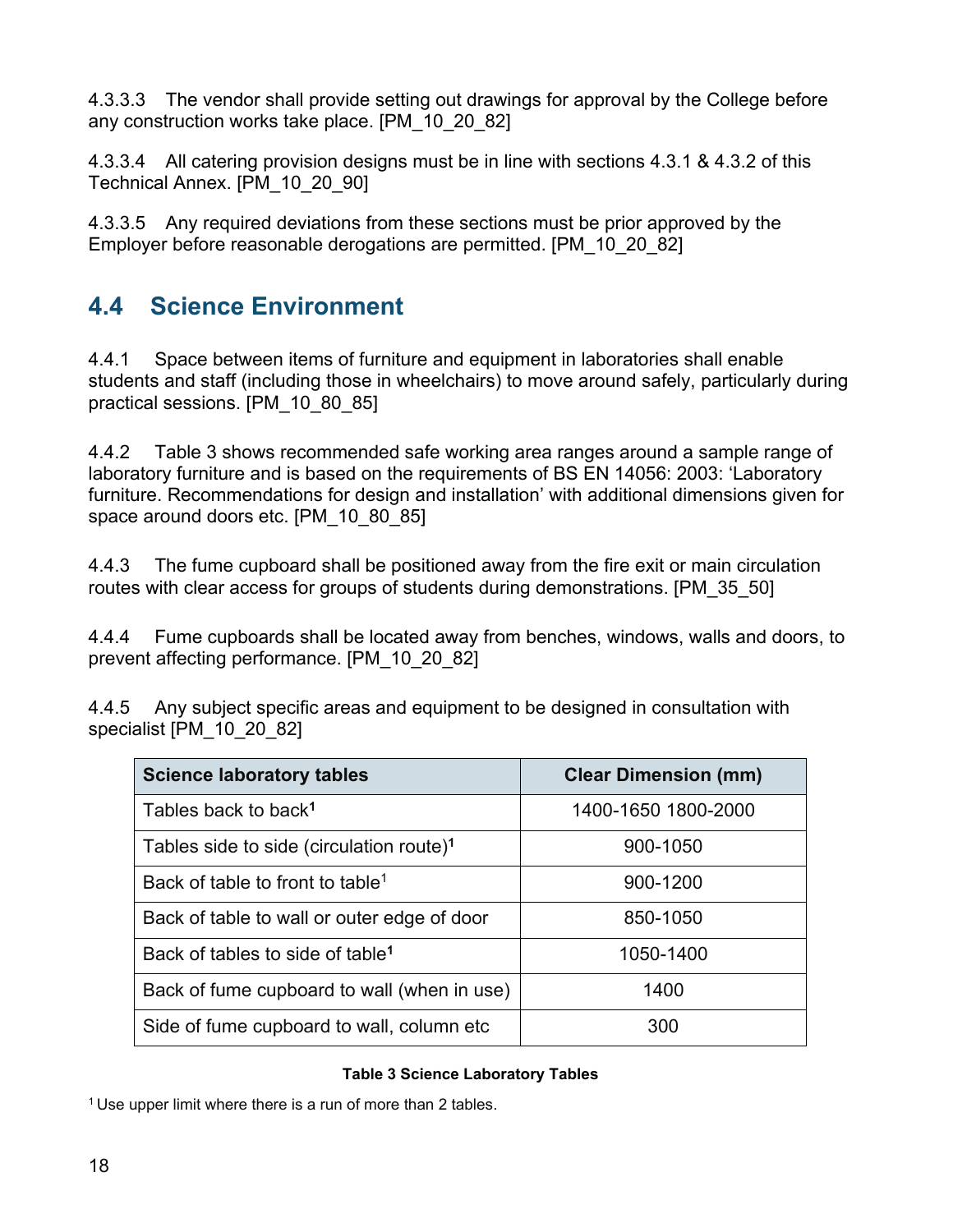### <span id="page-18-0"></span>**4.5 Classrooms and seminar spaces**

4.5.1 Space between items of furniture in classrooms and seminar spaces shall allow students and staff (including those in wheelchairs) to move around safely. [PM\_10\_80\_85]

| General classroom tables               | <b>Clear Dimension (mm)</b> |
|----------------------------------------|-----------------------------|
| Tables back to back <sup>1</sup>       | 1800-2000                   |
| Table side to side (circulation route) | 1000-1200                   |
| Back of table to front to desk         | 750-1050                    |
| Back of table to wall <sup>1</sup>     | 850-1000                    |

4.5.2 Table 4 shows the recommended distance ranges.

#### **Table 4 General Classroom Tables**

<span id="page-18-2"></span><sup>1</sup> Use upper limit where there is a run of more than 2 tables or ICT benching.

#### <span id="page-18-1"></span>**4.6 Locker areas**

4.6.1 Lockers shall be located as the Schedule of Accommodation (SoA). [PM\_10\_20\_90]

4.6.2 Lockers shall be manufactured using fully welded 16-gauge sheet steel for the carcass and 14-gauge sheet steel doors. [PM\_10\_20\_82]

4.6.3 Locker components shall be powder coated prior to assembly to ensure all surfaces are protected. [PM\_10\_20\_82]

4.6.4 Lockers placed in corridors shall meet the BS Class '0' fire rating. [PM\_35\_30]

4.6.5 Space between lockers shall allow students and staff (including those in wheelchairs) to access their belongings and move around safely. [PM\_10\_80\_85]

4.6.6 Table 5 shows recommended ranges for safe circulation and access to lockers. [PM\_10\_80\_85]

4.6.7 Lockers over 1400mm high shall be fixed back to the wall for stability and safety. [Pr\_40\_30\_87\_48]

4.6.8 The locking mechanism used shall be listed in the CSB. [PM\_10\_20\_90]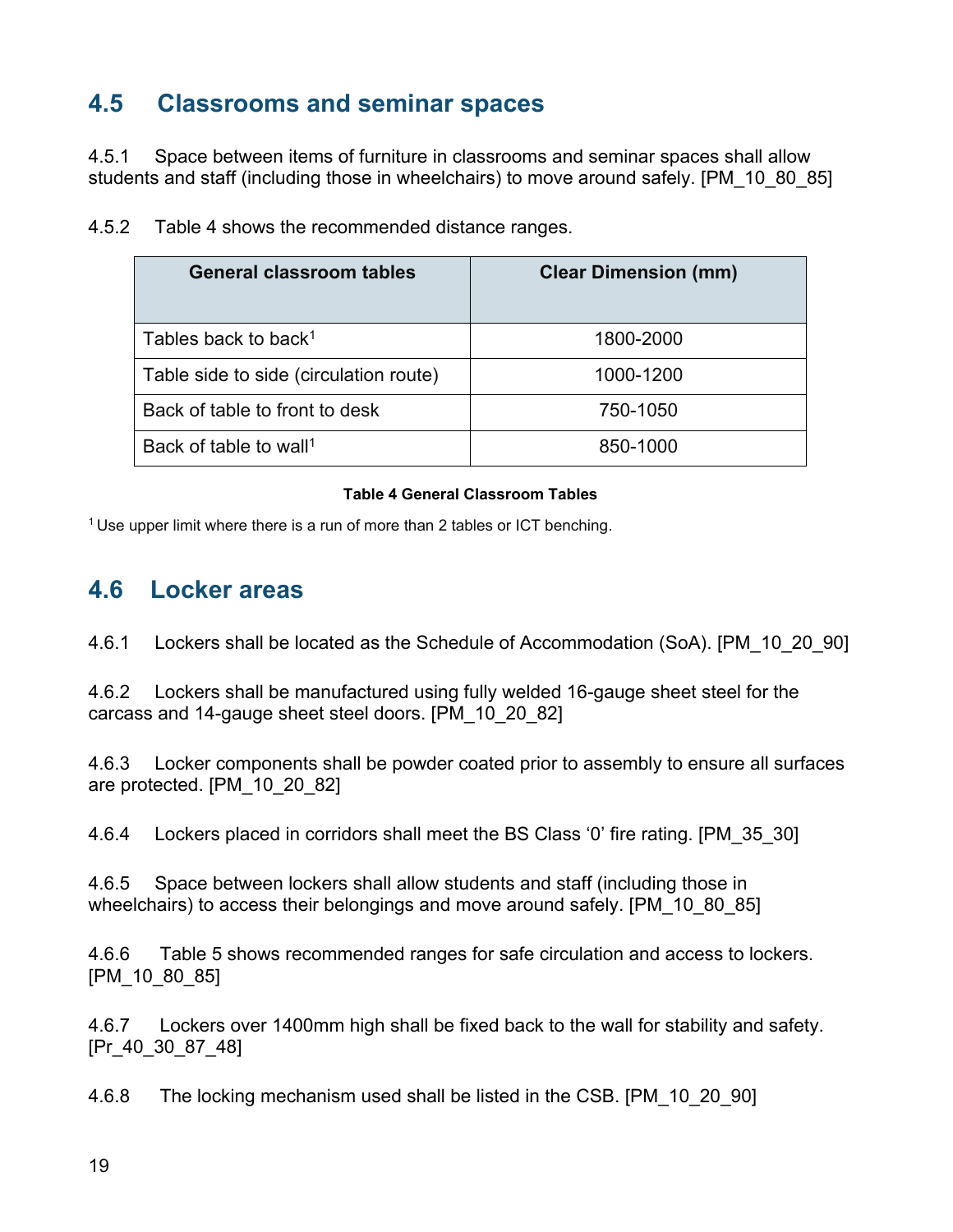4.6.9 A sloping top shall be provided on banks of tall lockers to avoid items being placed and left on the top and, for ease of maintenance, to reduce dust and other debris. [Pr\_40\_30\_87\_48]

4.6.10 To prevent rusting, lockers shall be placed off the floor surface if floors are mopped rather than vacuumed. [Pr\_40\_30\_87\_48]

<span id="page-19-0"></span>

| <b>Recommendation</b>                                                            | <b>Clear Dimension (mm)</b> |
|----------------------------------------------------------------------------------|-----------------------------|
| Clear space in front of lockers                                                  | 750                         |
| Distance between front of locker and wall                                        | 1500                        |
| Space between 2 sets of lockers (front to<br>front), no main circulation between | 1500-2000                   |
| Distance between lockers and changing<br>bench                                   | 1200-1500                   |

**Table 5 Lockers**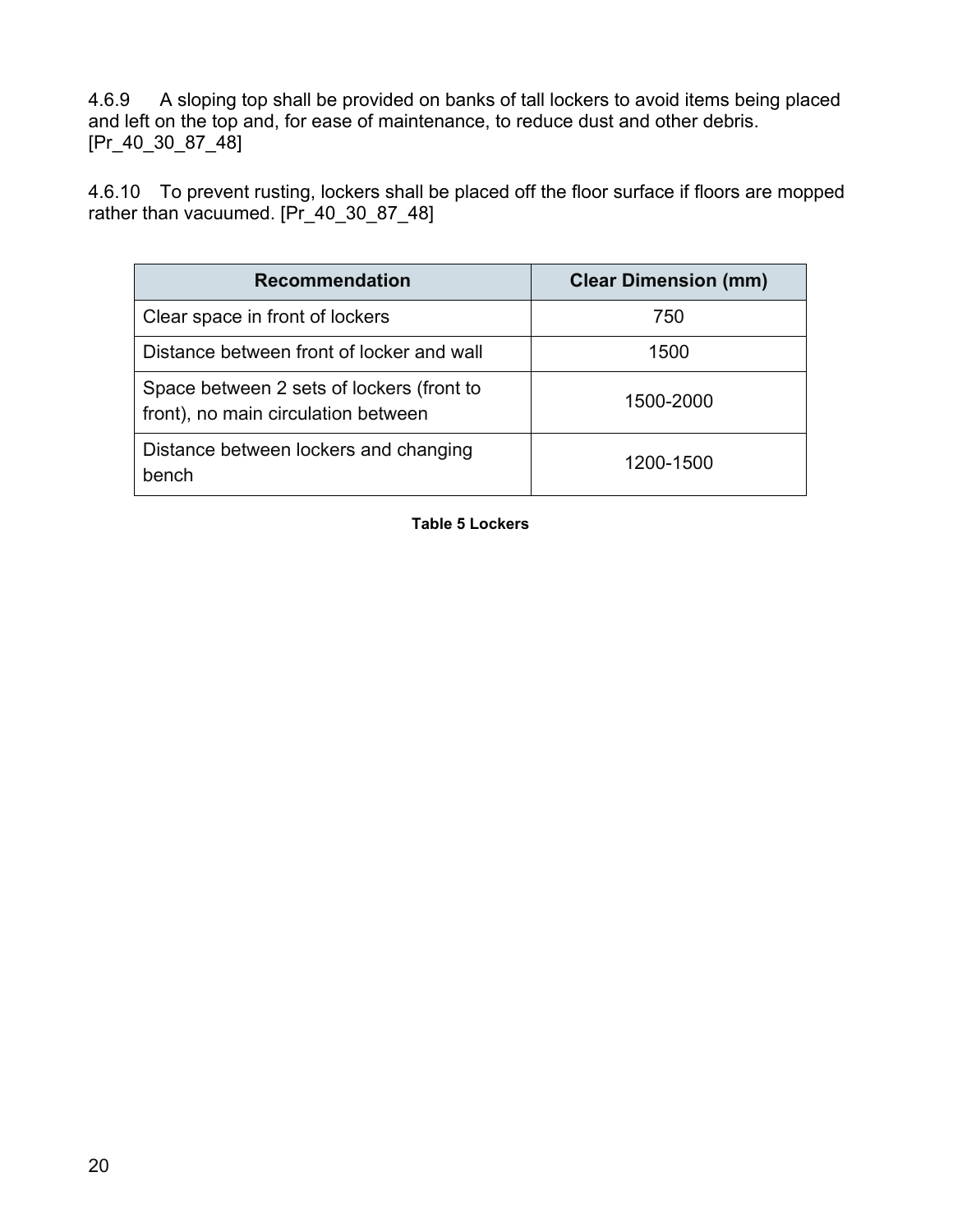### <span id="page-20-0"></span>**5 Performance and Quality**

### <span id="page-20-1"></span>**5.1 Ergonomic Requirements**

5.1.1 Inappropriately sized and designed furniture can affect the comfort and concentration of students and staff and lead to accidents and/or back pain in later life. [PM\_10]

5.1.2 Furniture shall be selected for the activities being carried out in each space. [PM\_10\_20\_82]

5.1.3 Furniture shall be selected that is accessible for all students and staff to use with ease. Selected items shall provide staff and students with a variety of heights, sizes and options. [PM\_10\_20\_82]

### <span id="page-20-2"></span>**5.2 Materials and construction**

#### <span id="page-20-3"></span>**5.2.1 General Requirements**

5.2.1.1 Certificates of compliance shall be made available to the Employer certifying that the furniture being supplied conforms to and has been tested to the appropriate standard(s) EN/EN BS/ISO or other recognised equivalents. [PM\_35\_10\_60]

5.2.1.2 FF&E shall comply with ISO 9001:2015 and BS EN ISO 14001. [PM\_35\_10\_60]

5.2.1.3 Samples of items of Group 1 furniture (or other furniture purchased by the Contractor) shall be made available to the Employer for approval. [PM\_10\_20\_82]

5.2.1.4 The materials used for FF&E shall be compliant with the requirements specified below and in this Technical Annex, to ensure they are safe. All F&E shall provide:

- a) contrasts of colour for students with visual impairment, for example the carpet and the chair colour shall differ from that of tables [Ss\_40\_15\_35\_35]
- b) finishes appropriate for the activities taking place in the room [Ss\_40\_15\_35\_35]
- c) robust edging materials not susceptible to misuse [Ss\_40\_15\_35\_35]
- d) edges, corners and frames on dining tables which shall not trap food [Ss\_40\_15\_35\_35]
- e) sound absorbency necessary to meet the acoustic requirements of that space [Ss\_40\_15\_35\_35]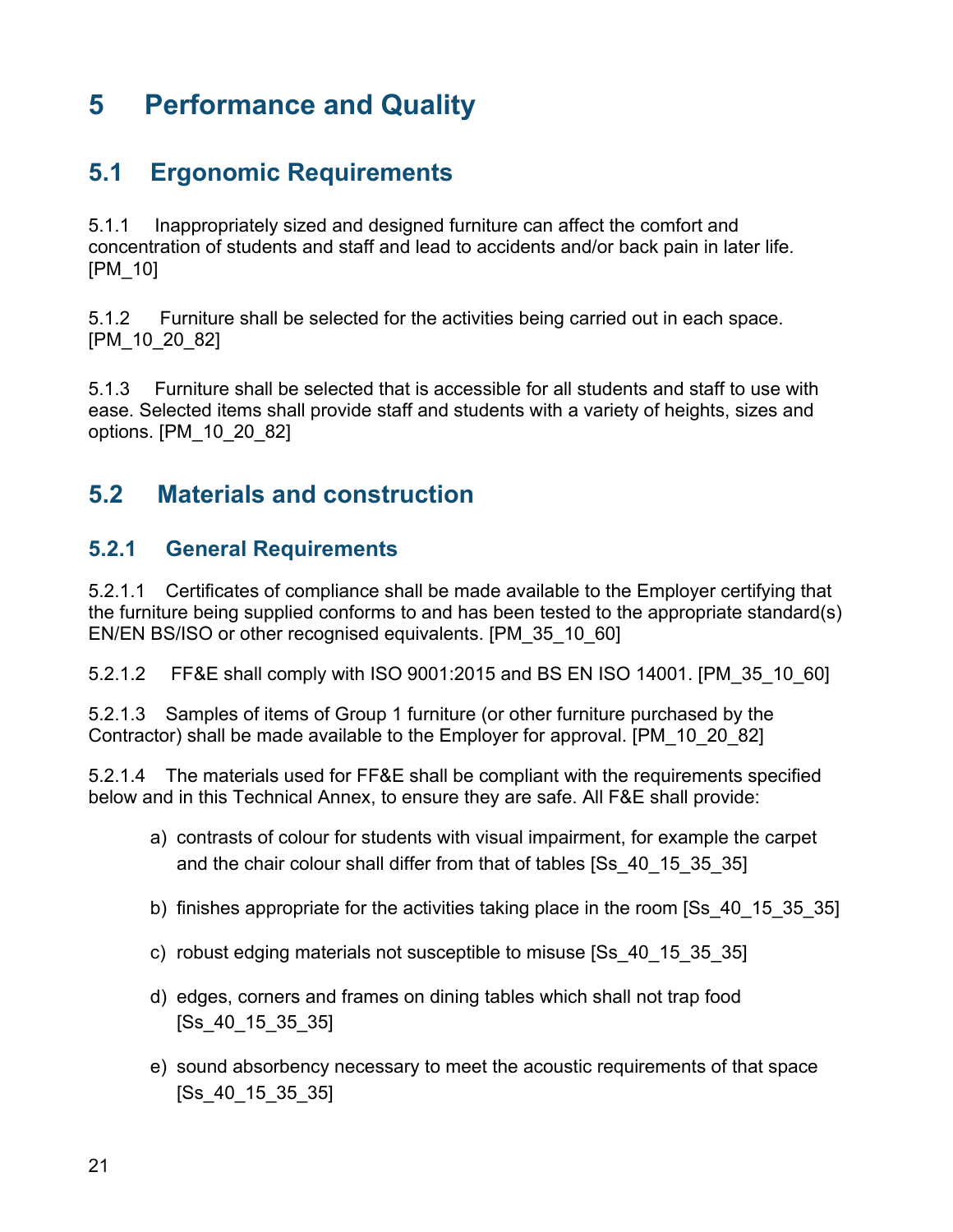f) items using low VOC materials including for cabling, paints and adhesives and manufactured to prevent 'off-gassing' pollutants like volatile organic compounds (VOC). [Ss\_40\_15\_35\_35]

#### <span id="page-21-0"></span>**5.2.2 Metal**

5.2.2.1 304 or 430 grade stainless steel shall be used in sinks and fabricated commercial kitchen furniture which is corrosion and heat resisting. [PM\_10\_20\_82]

5.2.2.2 430 grade stainless steel shall be used for frames and legs of tables in commercial kitchens. [PM\_10\_20\_82]

5.2.2.3 316 stainless steel grade acid resistant sinks shall be used in laboratories and science preparation rooms. [PM\_10\_20\_82]

5.2.2.4 Alternative materials for sinks shall be laboratory grade epoxy resin, polypropylene or acrylic. [PM\_10\_20\_82]

5.2.2.5 Worktops shall be supported on steel leg frames constructed from square section fully welded tube at a minimum of 32mm square section or equivalent. [PM\_10\_20\_82]

5.2.2.6 The legs of worktops shall be fitted with adjustable levelling feet. [PM\_10\_20\_82]

5.2.2.7 Metal coating on frames for fitted benching and tables shall be epoxy powder coated to the pre-agreed RAL colour and meet the requirements set out in BS 6496:1984: 'Specification for powder organic coatings for application'. [PM\_10\_20\_90]

5.2.2.8 Where ICT is used, frames shall be capable of supporting cable management systems. [PM\_10\_20\_82]

#### <span id="page-21-1"></span>**5.2.3 Manufactured Board**

5.2.3.1 Laminated manufactured board shelving shall be provided in storerooms a minimum of 18mm thick. [PM\_10\_20\_82]

5.2.3.2 Carcasses of storage units shall be manufactured from laminated manufactured board, a minimum of 18mm thickness and edged in pressure applied PVC or an alternative material with the same attributes. [PM\_10\_20\_82]

5.2.3.3 Moisture resistant boards shall be selected where risk of water contact is high. [PM\_70\_95\_70]

#### <span id="page-21-2"></span>**5.2.4 Timber**

5.2.4.1 Timber shall be sound, well-conditioned, properly seasoned to suit internal joinery use, and free from defects. [PM\_10\_20\_82]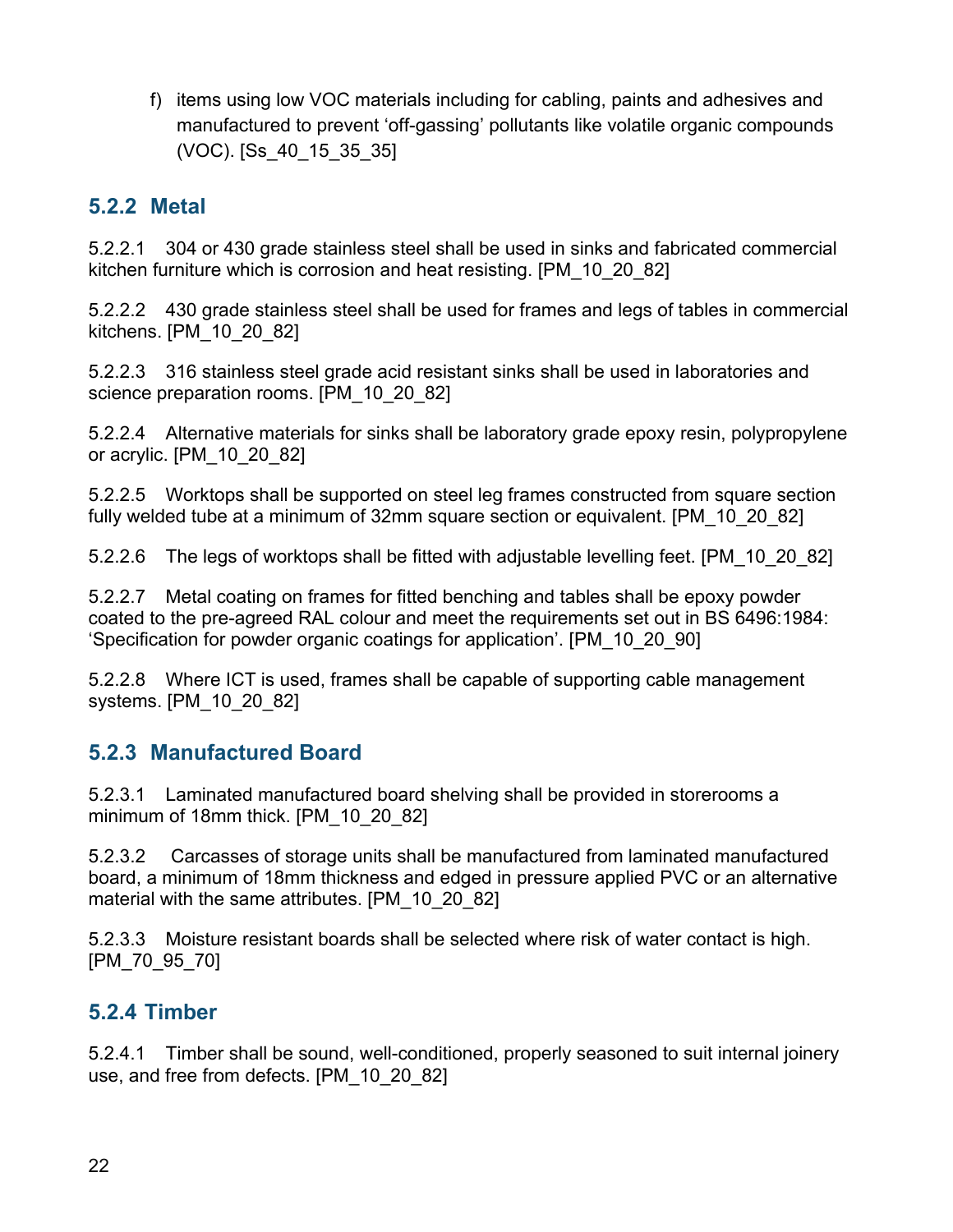5.2.4.2 Timber shall be purchased in accordance with the UK Government's timber procurement policy. [PM\_10\_20\_82]

5.2.4.3 Only timber and timber products originating either from independently verified legal and sustainable sources or from a licensed Forest Law Enforcement Governance and Trade (FLEGT) partner shall be used. [PM\_10\_20\_82]

5.2.4.4 Where timber tops are used for worktops and tables in Vocational Spaces, they shall have a minimum thickness of 25mm as standard. Contractor to allow for variations of this thickness where durability requirement is not met e.g., workshops. [PM\_10\_20\_82]

#### <span id="page-22-0"></span>**5.2.5 Laminate and core material**

5.2.5.1 Laminated worktops shall have high pressure applied PVC edges or similar, finished flush and smooth with the core of the laminate concealed behind the lipping. [PM\_10\_20\_82]

5.2.5.2 If the core material is MDF, the edges shall be bull nosed, polished or lacquered MDF. [PM\_10\_20\_82]

5.2.5.3 Laminate worktops shall be no less than 25mm thick and edged with an impact and water-resistant material. [PM\_10\_20\_82]

5.2.5.4 Laminated tabletops shall be no less than 18mm thick. [PM\_10\_20\_82]

5.2.5.5 Vertical edges of doors and drawer fronts shall be post-formed or edged with high pressure applied PVC or similar. [PM\_10\_20\_82]

5.2.5.6 Worktops used in catering environments shall be heat-resistant to 180°C. [PM\_35\_10\_32]

5.2.5.7 Solid work surfaces shall be provided in Vocational spaces, art rooms, science teaching spaces and science preparation spaces and shall be no less than 16mm thick. [PM\_10\_20\_82]

5.2.5.8 Worktops in workshops shall be high grade stainless steel. [PM\_10\_20\_82]

5.2.5.9 Drainage grooves around sink areas shall be machined into the worktop material where solid grade laminate is used. [PM\_10\_20\_82]

5.2.5.10 The tops of science worktops shall be firmly fixed to the base unit with a minimum of eight fixing points to prevent the tops becoming loose from the base and the potential of the gas pipe fracturing. [PM\_10\_20\_82]

5.2.5.11 The science pedestals shall be firmly fixed to the floor with appropriate fixings to prevent them becoming loose and the potential of the gas pipe fracturing. [PM\_10\_20\_82]

5.2.5.12 Where solid laminate is used as locker doors, it shall be of a fire-resistant standard. [PM\_35\_30]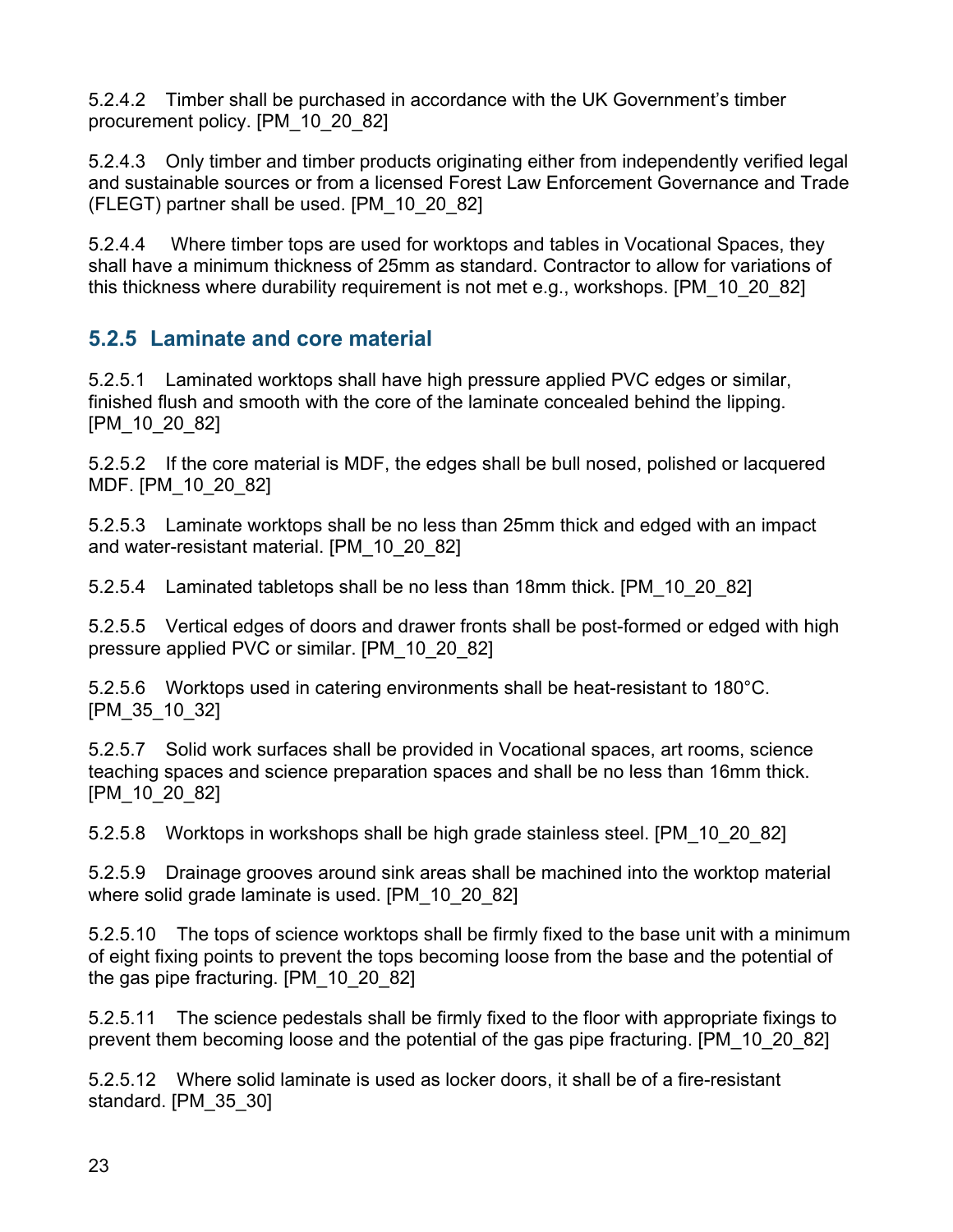5.2.5.13 Laminates shall meet the requirements of BS EN 438-3:2016: 'High pressure decorative laminates (HPL)'. [PM\_10\_20\_90]

#### <span id="page-23-0"></span>**5.2.6 Upholstered materials**

5.2.6.1 All fabric used shall meet BS 7176: 2007 and BS 7177: 2008 'Low Hazard' for resistance to ignition on non-domestic upholstered furniture. [PM\_10\_20\_90]

5.2.6.2 All fabric shall achieve minimum of 40,000 rubs on the Martindale test, grading it suitable for commercial, heavy hospitality use. [PM\_10\_20\_82]

5.2.6.3 Fabric specification in catering environments should be anti-bacterial/antimicrobial, waterproof and stain resistant. [PM\_10\_20\_82]

5.2.6.4 Fabric specification in workshop environments should be stain resistant. [PM\_10\_20\_82]

#### <span id="page-23-1"></span>**5.2.7 Blinds and Curtains**

5.2.7.1 All fabric used for blinds and curtains shall be fire retardant and, if located behind or near to sinks, shall be water resistant. [PM\_35\_10]

5.2.7.2 As a safety precaution cords and chains for blinds in colleges shall comply with BS EN 13120, particularly where Early Years children aged up to 42 months are accommodated (see Section 9: References). [PM\_10\_20\_82]

5.2.7.3 Blinds and curtains in large spaces and other spaces higher than 3.6m shall be remotely operated through either a mains powered system or manually operated cranked rods. [PM\_10\_20\_82]

5.2.7.4 Where required blinds shall allow for blackout to room, blinds should be fitted with wall tracks and bottom bars. See CSB quidance for locations. [PM\_10\_20\_90]

5.2.7.5 Drapes shall form a proscenium arch at the front of the performance area in a hall comprising two sections with a 50-100% fabric fullness, suspended from a track and opened via a pulley system and closed from the centre to off-stage. [PM\_10\_20\_82]

#### <span id="page-23-2"></span>**5.2.8 Defibrillators**

5.2.8.1 Supply of defibrillators shall be applicable in all New, Whole College or Partial College Projects, inclusive of refurbishment and/or block replacements. [Pr\_40\_70\_51\_22]

5.2.8.2 Two Automated external defibrillators (AED) shall be provided. One shall be located in the sports hall and the other in a cabinet in a chosen location. [Pr\_40\_70\_51\_22]

5.2.8.3 The AEDs shall be purchased by the Contractor from the National Health Service (NHS) Supply Chain Framework. [Pr\_40\_70\_51\_22]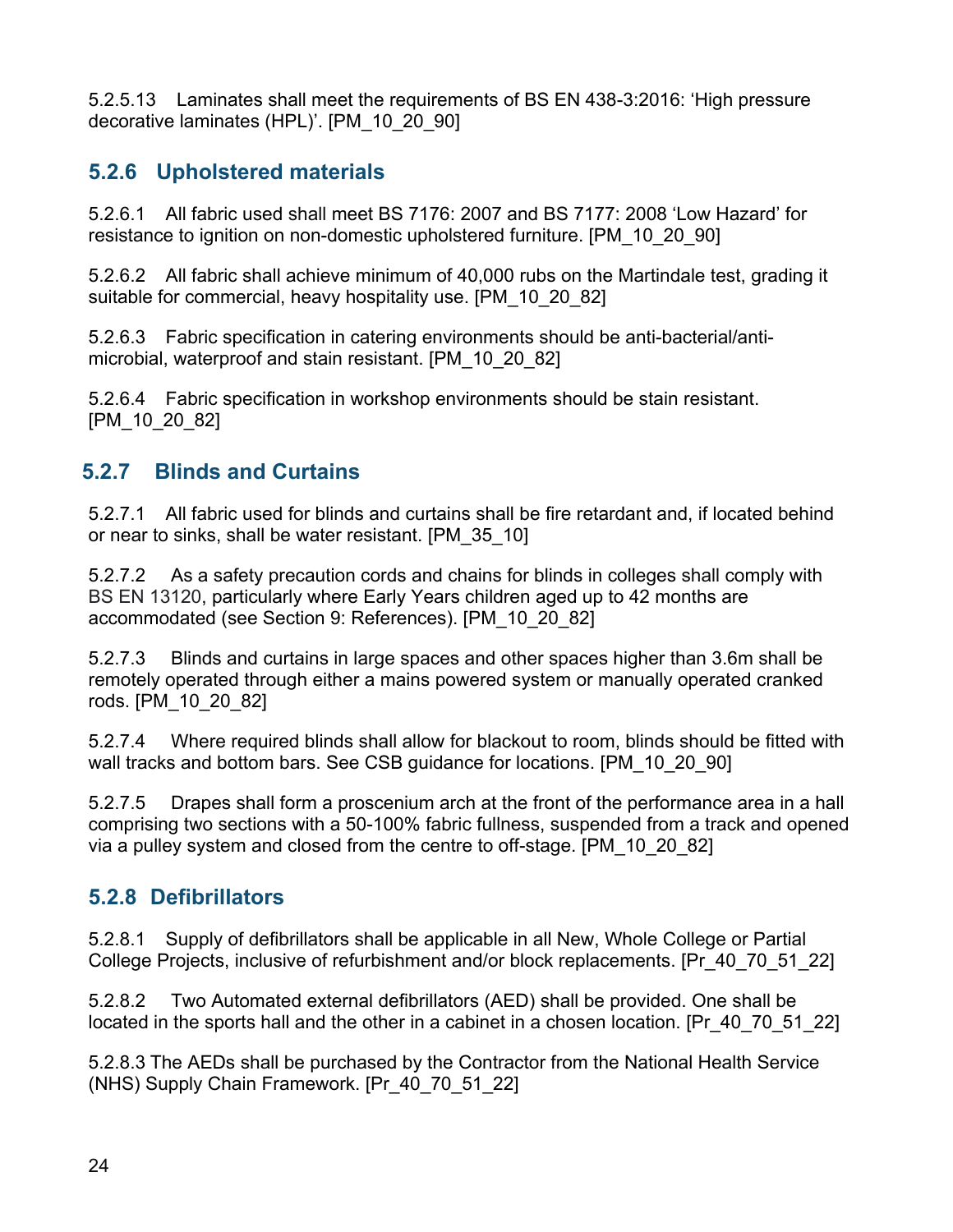### <span id="page-24-0"></span>**6 Minimum Requirements of Fittings, Fitted Furniture and Equipment**

### <span id="page-24-1"></span>**6.1 Overview**

6.1.1 The following is extracted from the College's Technical Annex 3. [PM\_10\_20\_90]

6.1.2 The Contractor shall supply all Group 1 fittings and fitted furniture and equipment items required in Section 7 or listed in the CSB or Annex CS1. [PM\_10\_20\_90]

6.1.3 Additional FF&E listed in the CSB or Annex CS1 shall also meet these specifications. [PM\_10\_20\_90]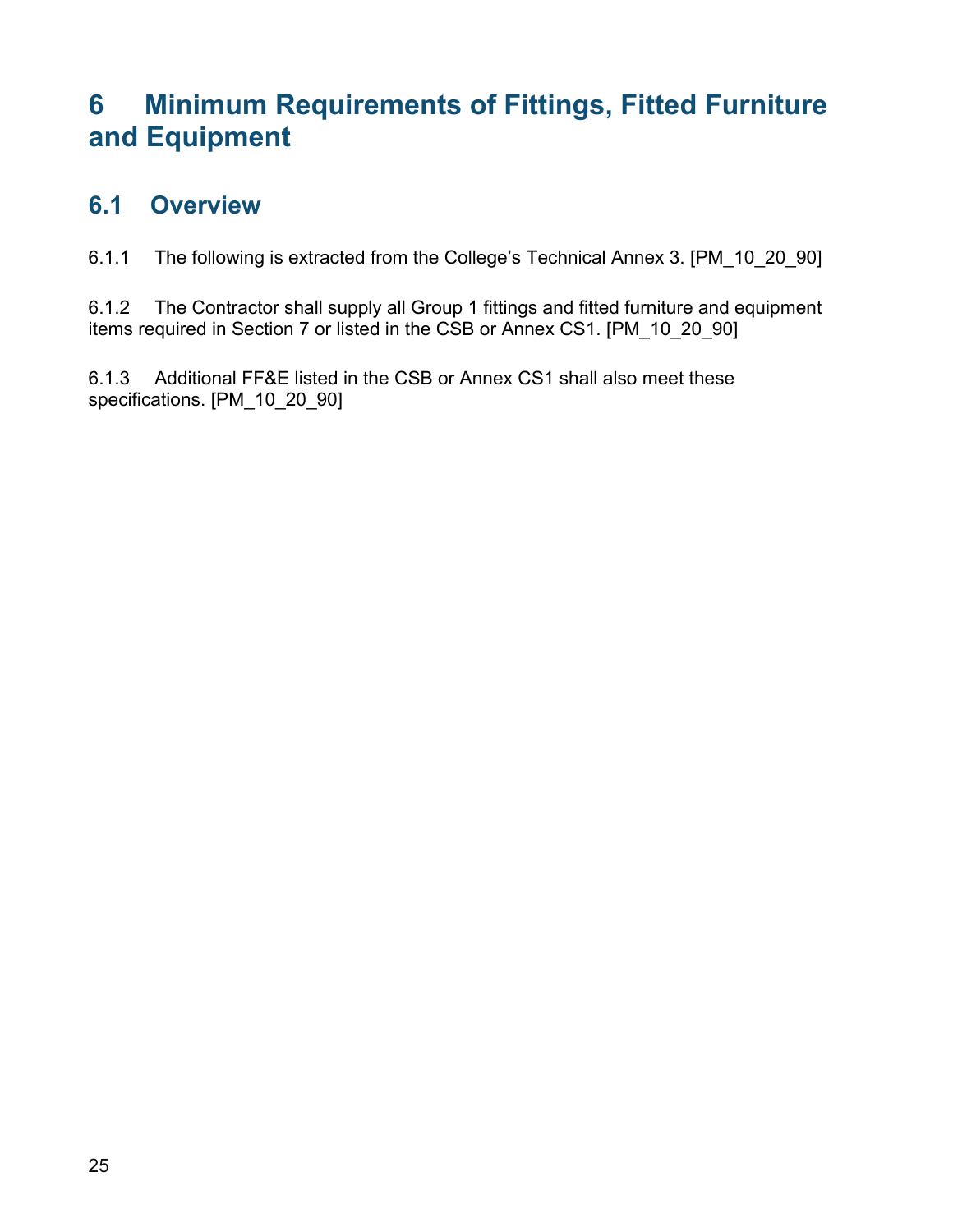### <span id="page-25-0"></span>**7 Group 1 FF&E - specific requirements for each space type**

### <span id="page-25-1"></span>**7.1 Overview**

7.1.1 Gro up 1 FF&E items are listed, for each room, in the tables below with more specialised or additional College-specific FF&E listed in Annex CS1. [PM\_10]

7.1.2 The specification of all Group 1 FF&E shall be as the CSB and Area Data Sheets. [EF\_40]

7.1.3 For each teaching space, the Contractor shall provide a whiteboard (BOW01). [Pr\_40\_30\_25\_96]

7.1.4 The Contractor shall provide 1 noticeboard (BOA001) for large spaces (halls, studios, social or dining areas). [Pr\_40\_30\_25\_58]

7.1.5 The Contractor shall provide 1 noticeboard for heavy practical spaces and arts & DT learning resources. [Pr\_40\_30\_25\_58]

7.1.6 The Contractor shall provide 2 noticeboards for all other basic teaching spaces and occupied learning resource spaces. [Pr\_40\_30\_25\_58]

7.1.7 The Contractor shall provide 3 noticeboards for art rooms. [Pr\_40\_30\_25\_58]

7.1.8 For all staff and admin spaces, a noticeboard and set of shelves shall be provided for each workstation. [PM\_10\_20\_82]

7.1.9 A whiteboard and noticeboard are required for each preparation space and staff workroom. [PM\_10\_20\_82]

7.1.10 Noticeboards in all circulation spaces shall be fitted with a cover, preferably top hung, and meets Class 0 spread of flame. [Pr\_40\_30\_25\_58]

7.1.11 Noticeboards in rooms shall not extend more than 2.5m in width without having a break between them of at least 0.4m. [Pr\_40\_30\_25\_58]

7.1.12 The total area of noticeboards shall not exceed 20% of the total wall area in any one room (or 50% of the wall area if sprinklers are provided) or shall be no more than 60m<sup>2</sup> in total in any one room. [Pr\_40\_30\_25\_58]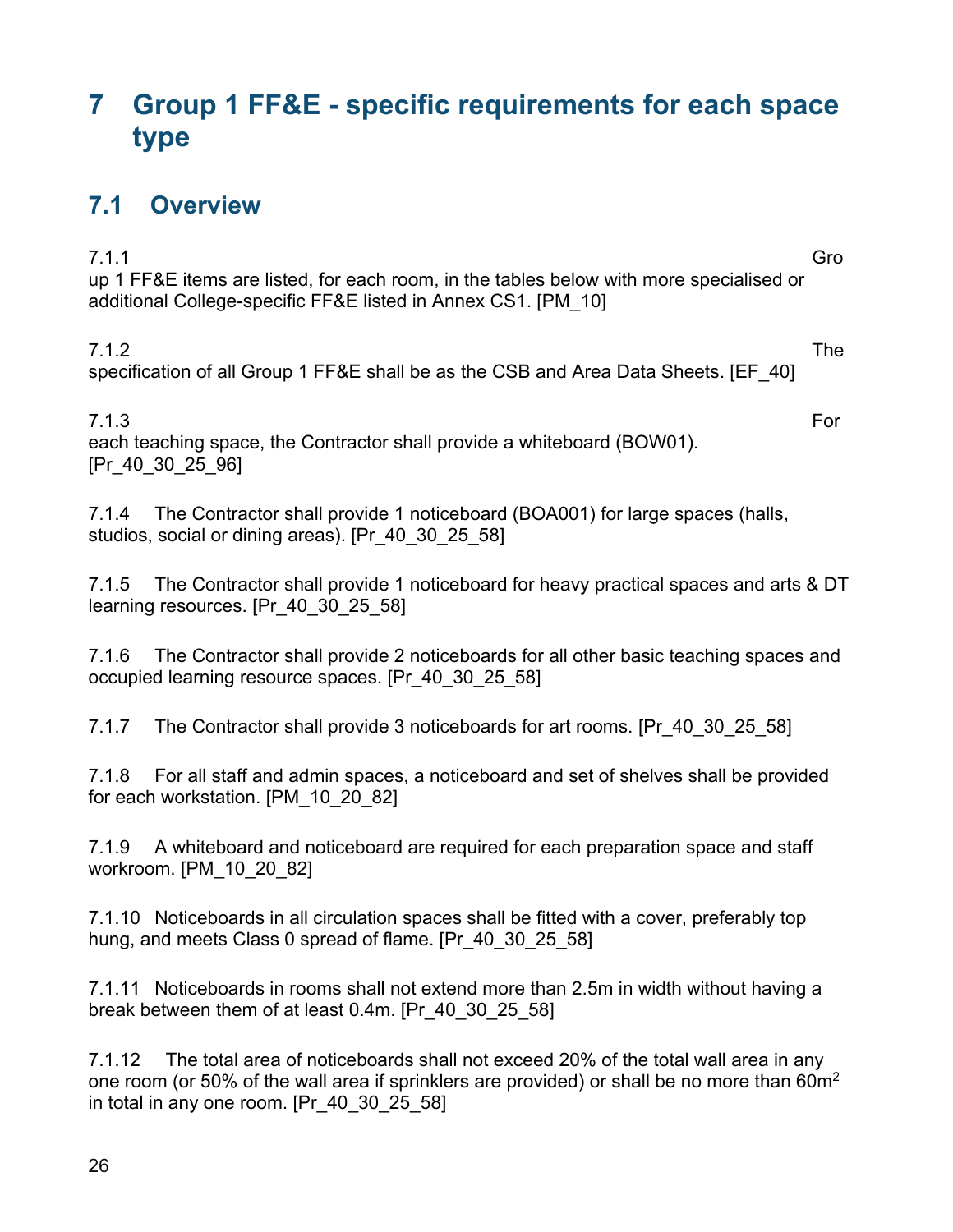7.1.13 All noticeboards and display boards used in colleges (except individual signs/notices required under the Health and Safety (Safety Signs and Signals) Regulations 1996, and small noticeboards/graphic displays up to  $1m<sup>2</sup>$ ), shall be tested as a complete item to pass 'smouldering ignition source 0 (cigarette test)' and 'flaming source 1 (match test)' in accordance with the fire testing procedures in BS 5852 Clause 12: Methods of test for the ignitability of complete items of furniture. [PM\_35\_30]

7.1.14 Where side-benching is required, and unless otherwise stated, it shall run along the full length of a wall. [Pr\_40\_30\_30]

7.1.15 Where a sink is positioned at the end of a run of worktop there shall be a minimum of 100mm adjacent to prevent items falling on the floor from the sink. [PM\_10\_80\_85]

7.1.16 Where worktop facilities are provided, some dual height or adjustable surfaces should be installed. [Pr\_40\_30\_30]

7.1.17 Adjustable height storeroom shelving shall be provided to the full length of 3 walls with shelf heights no greater than 1800mm. [Pr\_40\_30\_78\_77]

7.1.18 In an existing college, where storage systems are attached to the walls for stability these may be re-used, Contractors shall be assured they are of an appropriate quality. [Pr\_40\_30\_78\_77]

7.1.19 All furniture in science spaces and ICT-rich rooms shall be provided by the Contractor. [EF\_40]

7.1.20 Where machines for D&T workshops are identified as Group 2, they shall be based on the existing provision listed in Annex CS3 of the CSB. [PM\_10\_20\_90]

7.1.21 Legacy machines shall be installed or, if necessary, Repaired or Replaced by the Contractor depending on condition and safety. [PM\_10]

7.1.22 The basic condition of the machines shall be recorded by the College on their Annex CS3. [PM\_30\_10\_15]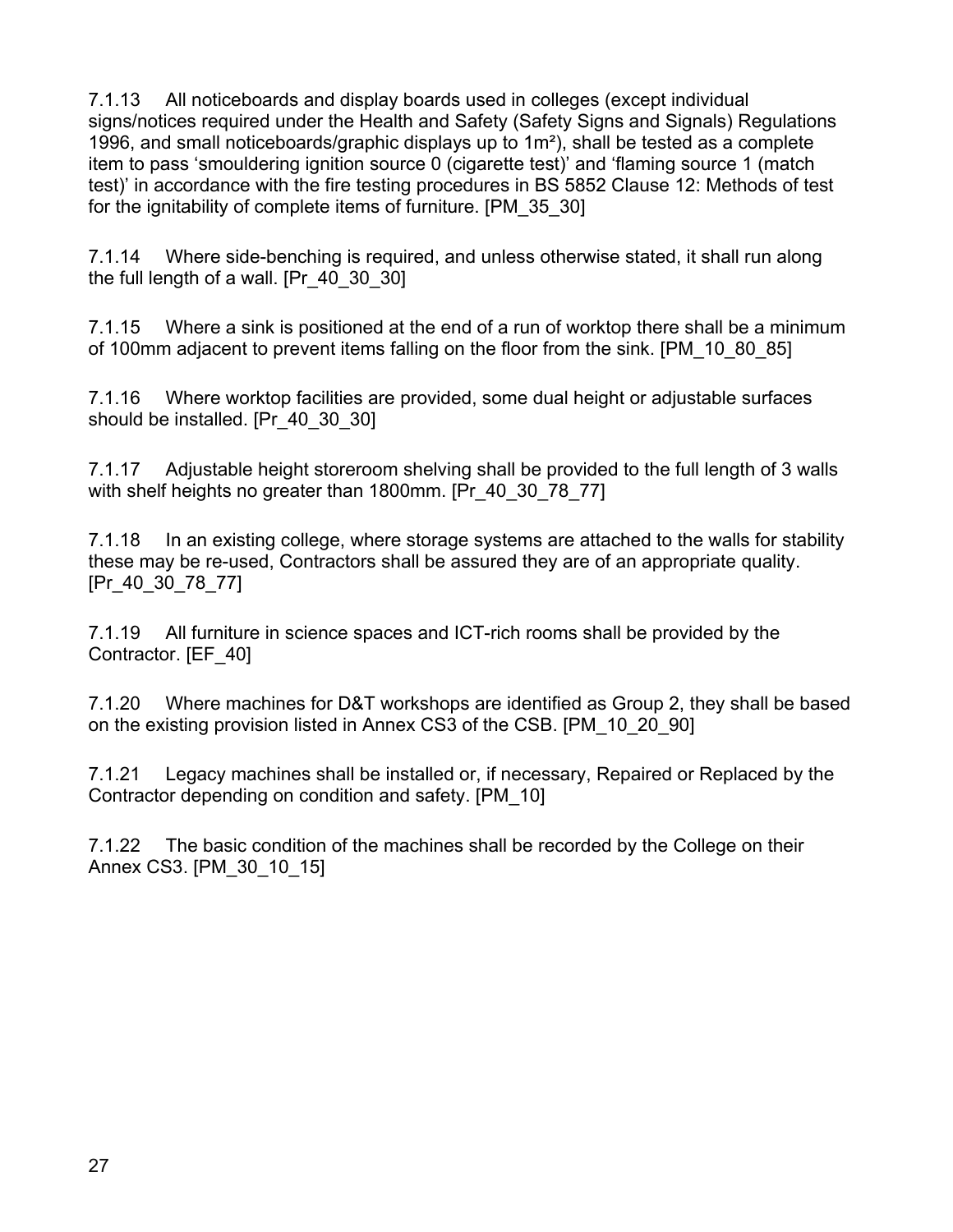### <span id="page-27-0"></span>**8 Demonstrating Compliance**

### <span id="page-27-1"></span>**8.1 Overview**

8.1.1 The Contractor shall demonstrate compliance with the Employer's Requirements by use of protocols detailed in the Contractor's Quality Assurance procedures capturing evidence of both coordinated design and its implementation into the construction of the College Building(s) with photographic evidence and/or third-party accreditation. [PM\_70\_15]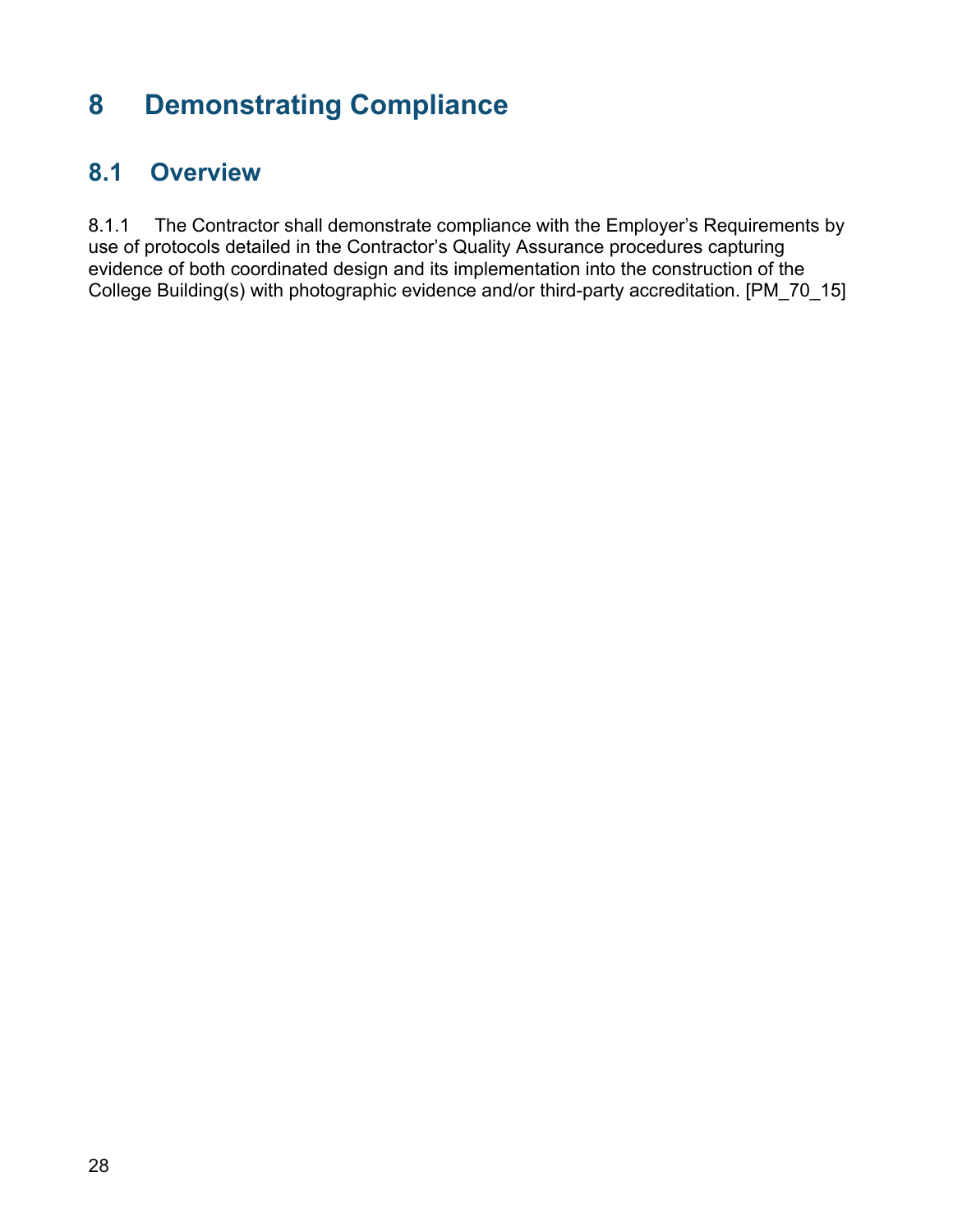### <span id="page-28-0"></span>**9 Reference Standards**

### <span id="page-28-1"></span>**9.1 Overview**

9.1.1 The design installation, commissioning of the Fittings, Furniture and Equipment and handover documentation shall comply with all relevant deliverables contained within the DfE's EIR, as well as the following (or updated documents if relevant). [PM\_10\_20\_28]

### <span id="page-28-2"></span>**9.2 Chairs and Tables**

- 9.2.1 Reference Standards for Chairs and Tables:
	- a) BS EN 16139:2013: 'Furniture. Strength, durability and safety'. [FI\_70\_85]
	- b) BS EN 1729: 1:2012+A1:2015: 'Furniture. Chairs and Tables for educational institutions. Functional dimensions'. [FI\_70\_85]
	- c) BS EN 1729: 1:2012+A1:2015: 'Furniture. Chairs and Tables for educational institutions. Safety requirements'. [FI\_70\_85]

### <span id="page-28-3"></span>**9.3 Upholstery**

- 9.3.1 Reference Standards for Upholstery:
	- a) BS EN 7176: 2007+A1:2011: 'Specification for resistance to ignition of upholstered furniture for non-domestic seating by testing composites'. [FI\_70\_85]
	- b) BS EN 16139:2013: 'Furniture. Strength, durability and safety. Requirements for non-domestic seating'. [FI\_70\_85]
	- c) BS 7176:2007+A1:2011: 'Specification for resistance to ignition of upholstered furniture for non-domestic seating by testing composites'. [FI\_70\_85]
	- d) BS 7177:2008+A1:2011: 'Specification for resistance to ignition of mattresses, mattress pads, divans and bed bases'. [FI\_70\_85]
	- e) BS EN 597:1:2015: 'Furniture. Assessment of the ignitability of mattresses and upholstered bed bases. Ignition source smouldering cigarette 'Chairs and Tables'. [FI\_70\_85]
	- f) BS EN 1729-1:2012+A1:2015: 'Furniture. Chairs and tables for educational institutions. Functional dimensions'. [FI\_70\_85]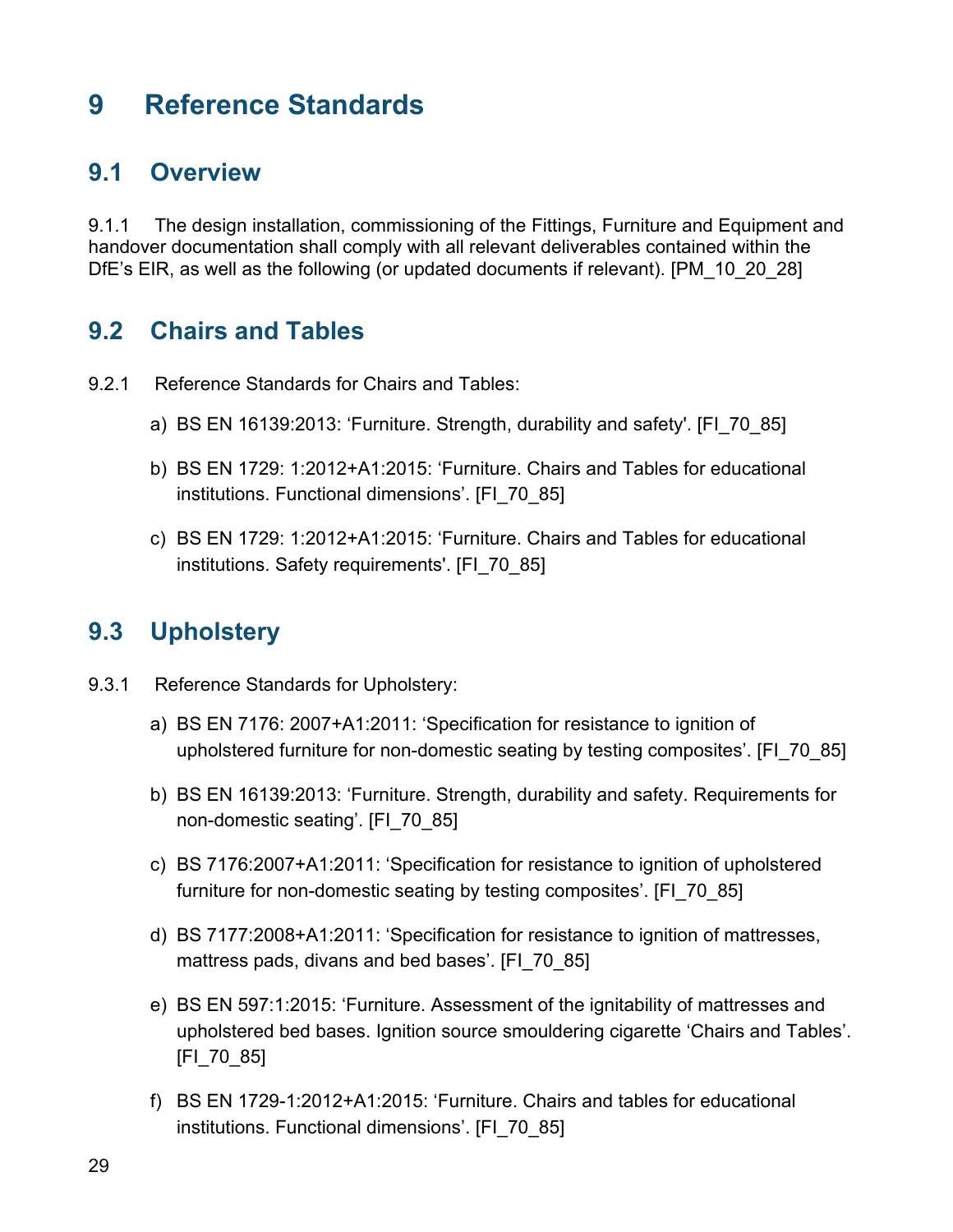g) BS EN 1729-2:2012+A1:2015: 'Furniture. Chairs and tables for educational institutions. Safety requirements and test methods'. [FI\_70\_85]

### <span id="page-29-0"></span>**9.4 Storage**

- 9.4.1 Reference Standards for Storage:
	- a) BS EN 16121:2013+A1:2017 'Non-domestic storage furniture. Requirements for safety, strength, durability and stability'. [FI\_70\_85]
	- b) BS EN 14749: 'Furniture. Domestic and kitchen storage units and kitchenworktops. Safety requirements and test methods'. [FI\_70\_85]
	- c) BS 4680:1996: 'Specification for clothes lockers'. [FI\_70\_85]
	- d) BS EN 14073-2: 2004: 'Office furniture. Storage furniture. Safety requirements'. [FI\_70\_85]
	- e) BS EN 14073-3:2004: 'Office furniture. Storage furniture. Test methods for the determination 'of stability and strength of the structure'. [FI\_70\_85]
	- f) BS 6222-3:1999: Domestic kitchen equipment. Performance requirements for durability of surface finish and adhesion of surfacing and edging materials. Specification'. [FI\_70\_85]

### <span id="page-29-1"></span>**9.5 Sinks**

- 9.5.1 Reference Standards for Sinks:
	- a) BS EN 13310:2015: 'Kitchen sinks. Functional requirements and test methods'. [FI\_70\_85]
	- b) BS 1206:1974: 'Specification for fireclay sinks: dimensions and workmanship'. [FI\_70\_85]

### <span id="page-29-2"></span>**9.6 Laboratories**

- 9.6.1 Reference Standards for Laboratories:
	- a) BS EN 14056:2003: 'Laboratory furniture. Recommendations for design and installation'. [FI\_70\_85]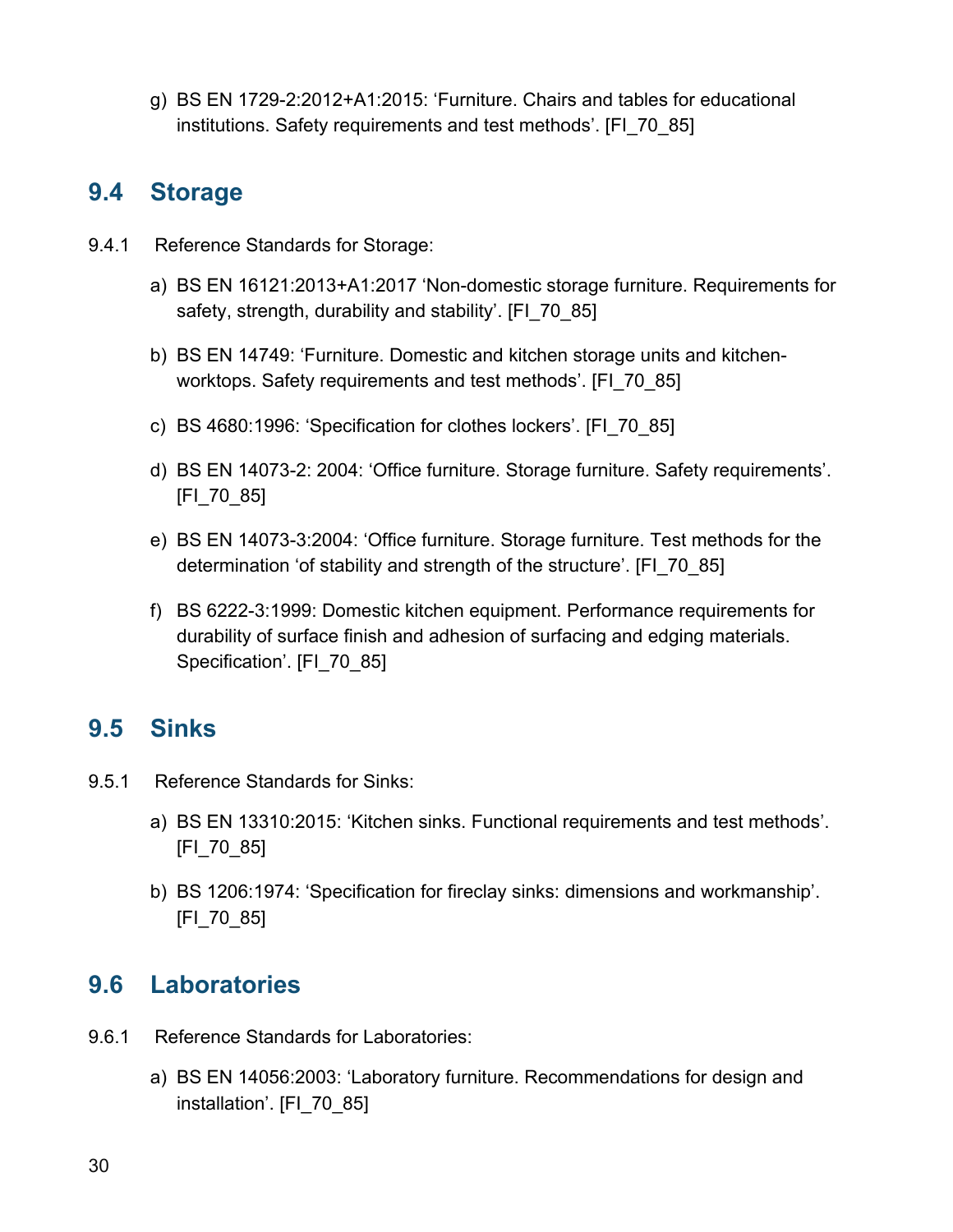- b) BS EN 13150: 2001: 'Workbenches for laboratories. Dimensions, safety requirements and test methods'. [FI\_70\_85]
- c) BS EN 14175-2:2003: 'Fume cupboards. Safety and performance requirements'. [FI\_70\_85]
- d) G9 'Fume Cupboards in Schools' 2014. CLEAPSS. [FI\_70\_85]

#### <span id="page-30-0"></span>**9.7 Retractable bleacher seating**

- 9.7.1 Reference Standards for Retractable bleacher seating:
	- a) NFPA 102 National Fire Protection Association. Standard for Grandstands, Folding and Telescopic Seating, Tents, and Membrane Structures - Effective Date: 2015. [FI\_70\_85]
	- b) BS EN 13200- Parts 1-5: 2012: 'Spectator facilities. General characteristics for spectator viewing area'. [FI\_70\_85]
	- c) BS EN 12727:2000: 'Furniture. Ranked seating. Test methods and requirements for strength and durability Test Level 4, Severe Category Use'. [FI\_70\_85]

#### <span id="page-30-1"></span>**9.8 Curtains and blinds**

- 9.8.1 Reference Standards for Curtains and blinds:
	- a) BS 5867: Part 2: 2008: 'Fabrics for curtains, drapes and window blinds. Flammability requirements. Specification'. [FI\_70\_85]
	- b) EN13120:2009+A1:2014: 'Internal blinds. Performance requirements including safety.' [FI\_70\_85]

#### <span id="page-30-2"></span>**9.9 Equipment**

- 9.9.1 Reference Standards for Equipment:
	- a) BS EN 14434:2010: 'Writing boards for educational institutions. Ergonomic, technical and safety requirements and their test methods'. [FI\_70\_85]
	- b) BS 5852 Clause 12: Methods of test for the ignitability of complete items of furniture. Noticeboards. [FI\_70\_85]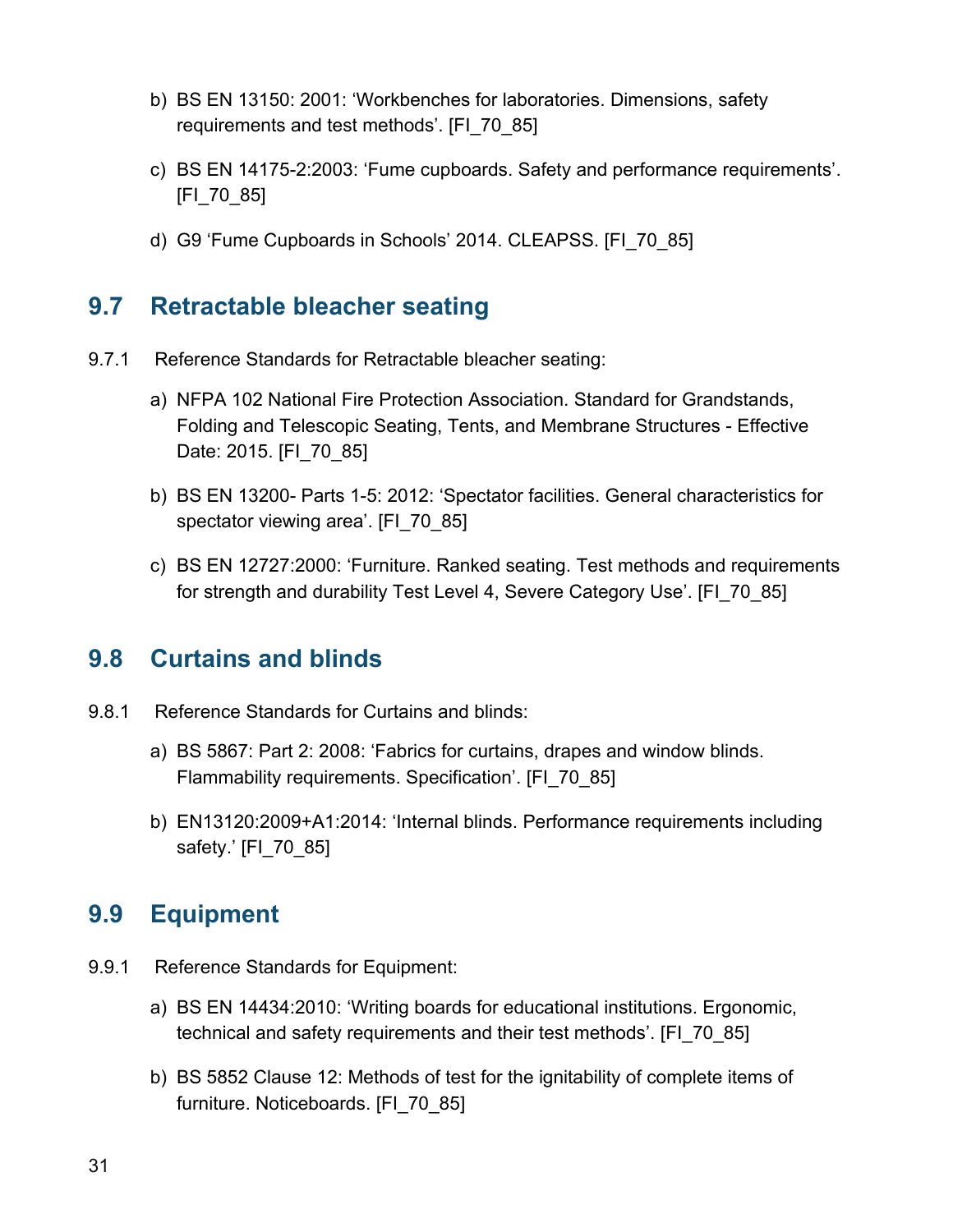- c) [CEN/TC 136 3/2021, Revision of EN 914:2020](https://standardsdevelopment.bsigroup.com/projects/9021-05054). [FI\_70\_85]
- d) BS EN 1270: 2005: 'Playing field equipment Basketball equipment Functional and safety requirements, test methods'. [FI\_70\_85]
- e) BS 4163 Health and safety for design and technology in educational and similar establishments – Code of practice. [FI\_70\_85]